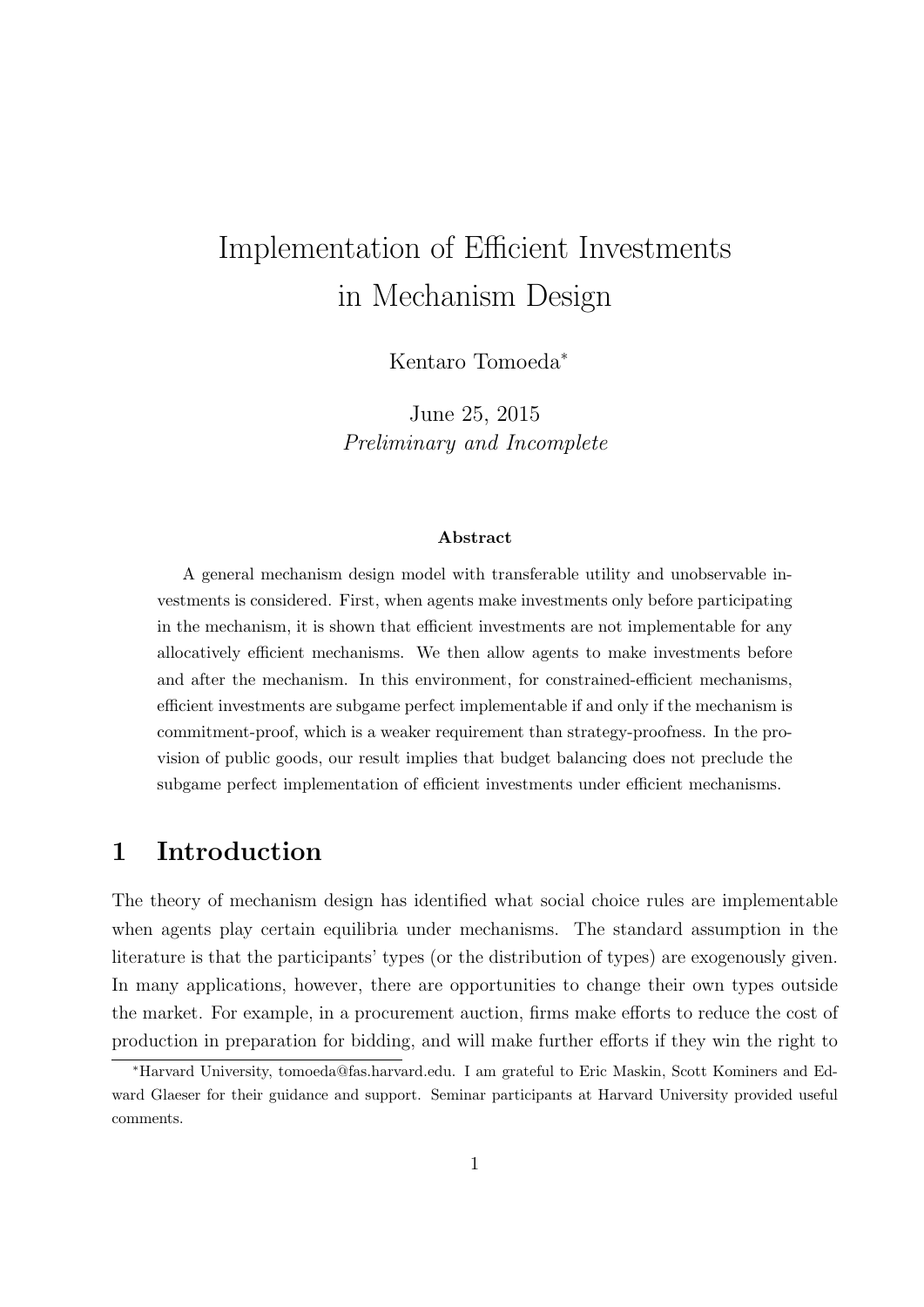produce the project (Tan, 1992; Piccione and Tan, 1996; Arozamena and Cantillon, 2004). When the license to use scarce resources such as spectrums is auctioned off, firms make investments in technologies to make use of the resource before or after participating the auction. These investments increase the value of winning the auction at the market clearing stage. Moreover, the incentives for investments can also be affected by the structure of the mechanism, which implies that investment decisions are endogenous.

The difficulty of the problem stems from the fact that investment decisions are not observable to the mechanism designer in many cases. If they were observable to him, investments can be specified as a part of the outcome of social choice rules and the standard implementation theory applies. However, investment behaviors are usually difficult to observe; they are multi dimensional and they involve the expenditure of time and effort as well as the expenditure of money. In the example of a procurement auction, in addition to the monetary investments for physical capital, other forms of investments such as efforts to search for new technologies or reorganization of the firm's system can increase the value of the project while they are difficult to describe. This unobservability of investments has also been argued in the literature of hold-up problems (Klein, Crawford, and Alchian, 1978; Williamson, 1979, 1983).

In the literature, there are several notable papers which analyzed the incentives for premechanism actions and examined the existence of ex ante efficient equilibria. Hatfield, Kojima and Kominers (2015) provided a characterization result in a general transferable utility environment with an ex ante investment stage; for allocatively efficient mechanisms, strategy-proofness is equivalent to inducement of efficient investments (which implies the existence of investment efficient equilibria). This result completes the findings of Rogerson (1992) who offered specific mechanisms to induce efficient investments. In the context of information acquisition (Milgrom, 1981; Obara, 2008), Bergemann and Välimäki (2002) also indicate the link between ex ante efficiency and strategy-proofness; the VCG mechanism ensures ex ante efficiency under private values.

Although these works ensure the existence of ex ante efficient equilibria under certain mechanisms, it has rarely been examined under what mechanisms *every* equilibrium is ex ante efficient. The possibility of inefficient equilibria is not a trivial problem even under strategy-proof mechanisms.<sup>1</sup> Consider an example where firms are competing for a government project. The ex ante investment stage allows a firm with high unit cost of investment to commit to production. If the firm is the only one which makes an ex ante investment,

<sup>&</sup>lt;sup>1</sup>Hatfield, Kojima and Kominers (2015) note this problem in their Example 4.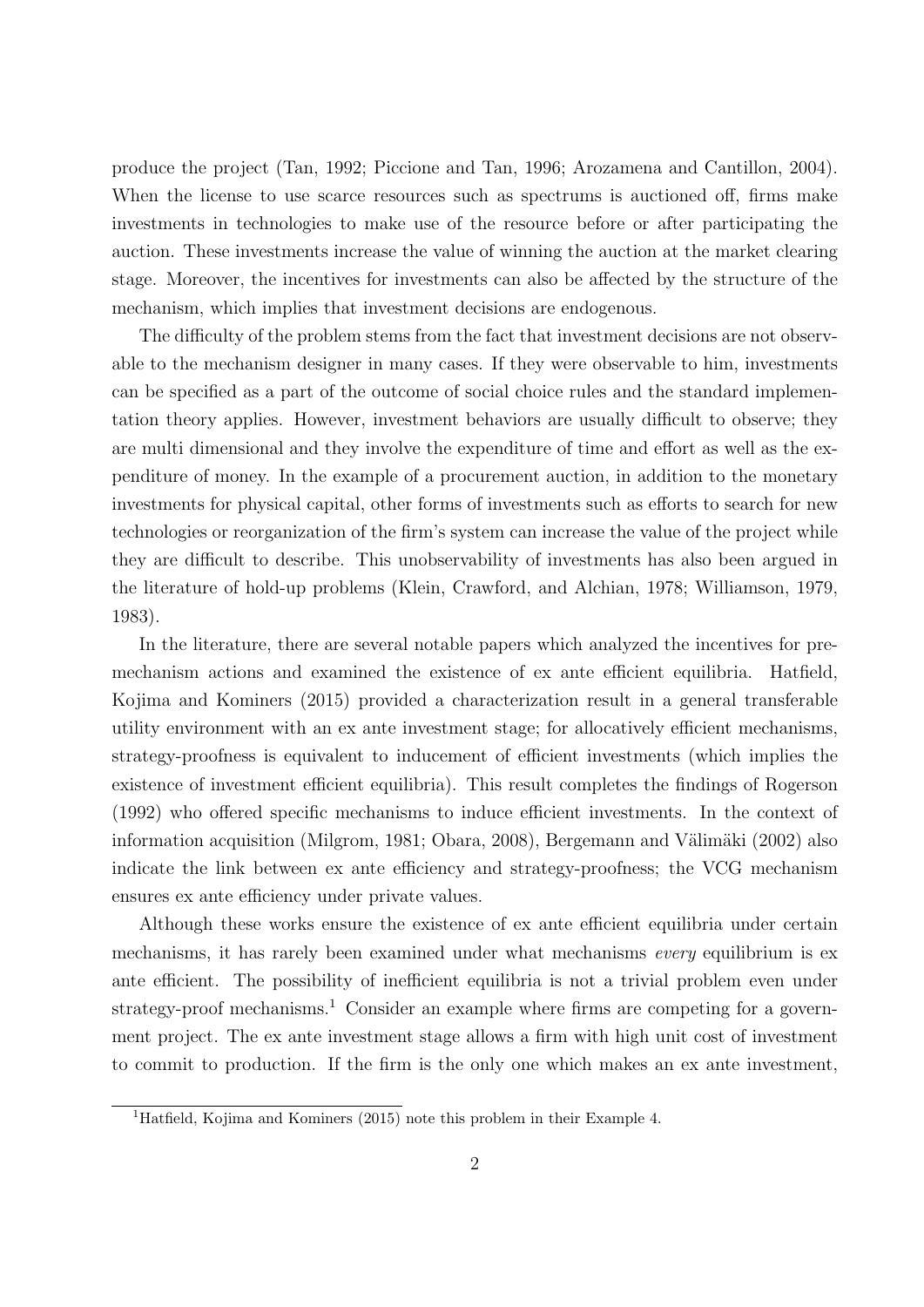at the market clearing stage, the value of the project for the firm can be higher than others because the cost of pre-mechanism investment is already sunk. Therefore, there is an equilibrium in which a firm with costly investments commits to production ex ante and deters other firms from making investments. As a result, an auction rule induces socially inefficient investments by the firms even though the auction itself is allocatively efficient.

The objective of this paper is to show when we can implement efficient investments. We consider a general public choice setting with transferable utility. The valuation functions of agents at the market clearing stage are endogenously determined; agents explicitly choose their own valuations with the cost of investments. We will examine the possibility of the implementation of full efficiency, which requires that given an allocatively efficient mechanism, any equilibrium of the investment game maximize the total utility of agents net of the cost of investments. First, we will analyze the environments where agents make investments only before participating in the mechanism. However, the result is not permissible; under such environments, any allocatively efficient mechanism fails to implement efficient investments in subgame perfect equilibrium (Theorem 1). This theorem implies that an inefficient equilibrium is inevitable because the ex ante investment stage can create a commitment power to a certain agent.

To alleviate this problem, we analyze environments where there is an additional investment stage after the mechanism is run. Some of the readers might think that agents only make investments in preparation for the mechanism, but investments after the market clearing stage are often possible in several applications. In the context of bidding for government contracts, firms invest in cost reduction once they are selected by the government to perform the task (McAfee and McMillan, 1986; Laffont and Tirole, 1987). The ex post investment stage allows agents to substitute investments between the two stages if the technology of investments does not dramatically change over time. Our main theorem characterizes the mechanisms which implement efficient investments under this environment; for constrainedefficient mechanisms, commitment-proofness is sufficient and necessary for SPE implementing efficient investments (Theorem 2). Commitment-proofness requires no agent be able to benefit from becoming another type by committing to throw away some of her wealth contingent on the outcome of the mechanism. I argue that this theorem is permissible because commitment-proofness is weaker than well-known strategy-proofness. Moreover, since this is a characterization result, we can also detect a mechanism which has an inefficient investment equilibrium by examining whether it implements a commitment-proof social choice function.

To be precise, our theorem characterizes the set of social choice functions and does not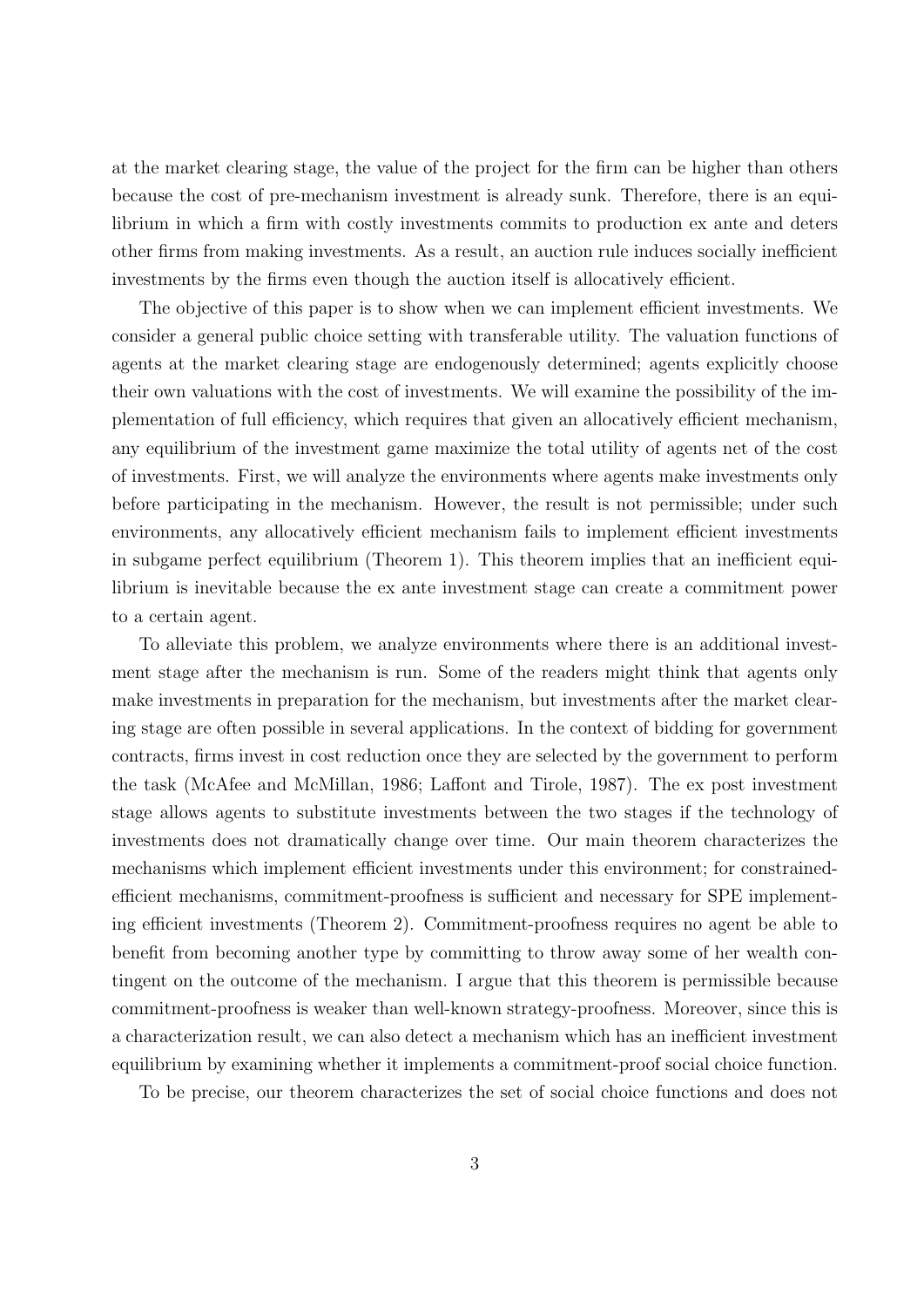explicitly argue mechanisms. The reason why we do this is that any social choice function is SPE implementable using an extensive form mechanism under transferable utility environments (Moore and Repullo, 1988). Therefore, allowing for extensive form mechanisms, we can simply analyze the properties of social choice functions rather than the details of mechanisms. If we slightly weaken the concept of implementation to virtual implementation, any social choice function is virtually implementable by a static mechanism (Abreu and Matsushima, 1992; Maskin, 1999). Thus, our result also implies that a static mechanism can virtually implement efficient investments if it virtually implements a commitment-proof social choice function.

We will demonstrate how we obtain positive results in our environments using an example of a procurement auction (Example 3). Especially, we compare the equilibria of investments when there is an additional investment stage and when there is not for the second-price and first-price auctions. Finally, we consider the provision of public goods where budget balancing is required. In this environment, it is shown that there exists a commitmentproof, efficient and budget balancing social choice function (Proposition 1), which implies that the SPE implementation of full efficiency is still possible.

Regarding the two distinct features in our paper that (i) post-mechanism investments are allowed and (ii) unique implementation of investment efficiency is shown, Piccione and Tan (1996) share closest interest with ours in the literature. They analyze a procurement auction where firms make R&D investments prior to the auction and the firm which wins the procurement contract exerts an additional effort to reduce costs. One of the main results of their paper is that the full-information solution (in which investments and alternative are efficient) can be uniquely implemented by first-price and second-price auctions when the R&D technology exhibits decreasing returns to scale. This elegant theorem resembles ours, but neither their result nor our theorem is a special case of the other because of several different modeling choices. First, their possibility result is only for specific mechanisms while we provide a characterization result. Moreover, they assume a common R&D technology and do not allow for ex ante heterogeneity of cost functions as we do in our model. However, the relationship between ex ante R&D investment technology and ex post cost reduction effort is more general in their model than ours. Thus, our result can be seen as complementary to Piccione and Tan (1996)'s earlier work.

The rest of the paper is organized as follows. Section 2 introduces our model and defines relevant concepts. The impossibility and possibility results of unique implementation are presented in Section 3. Several applications are introduced in Section 4. Section 5 concludes.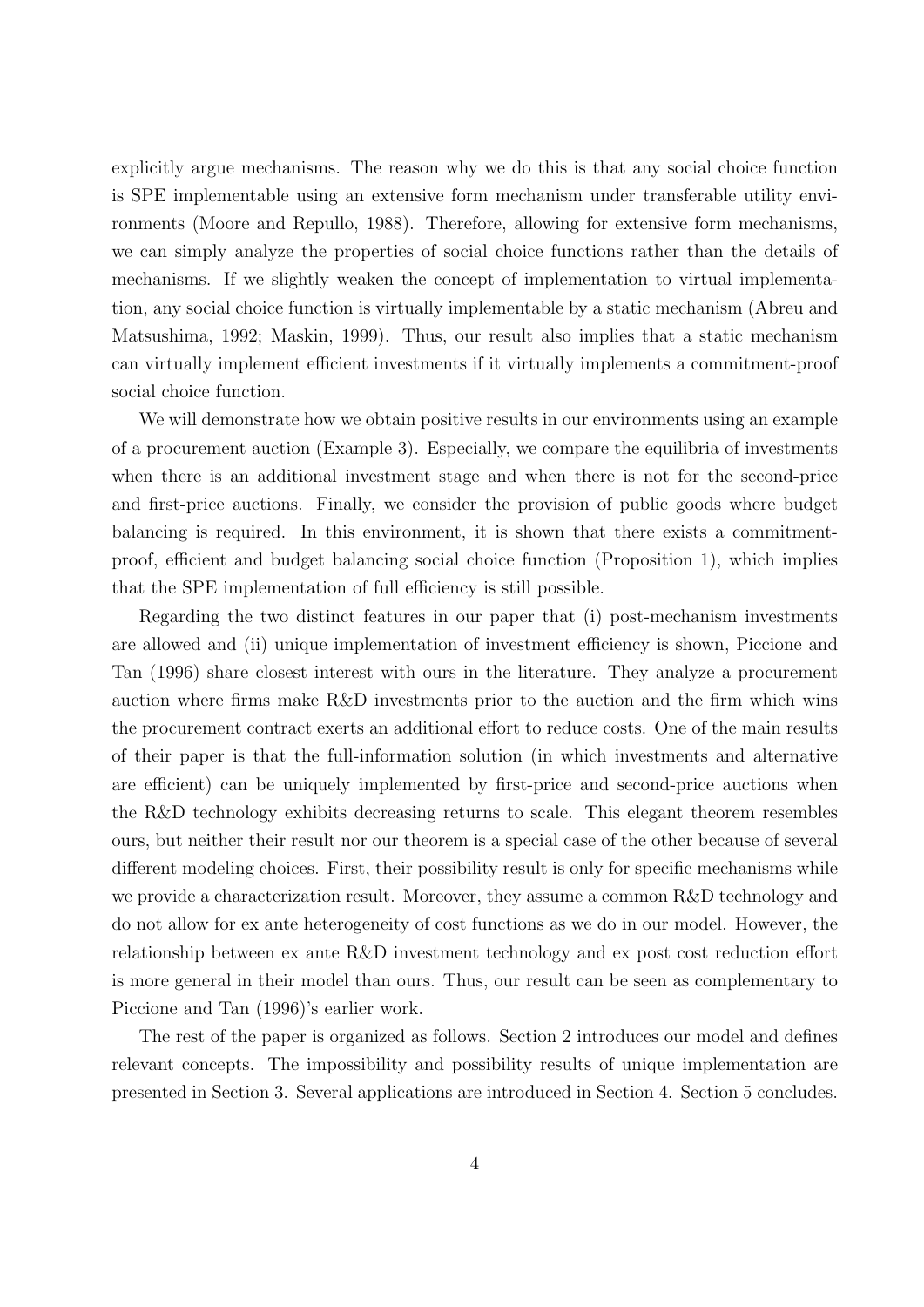### **2 Model**

There is a finite set of agents *I* and a finite set of alternatives  $\Omega$ . A valuation function of agent  $i \in I$  is  $v^i : \Omega \to \mathbb{R}$ . The valuation function is endogenously determined by each agent's investment decision. The set of possible valuation functions is  $V^i \subseteq \mathbb{R}^{\Omega}$ . Assume that  $V^i$  is a compact set. Denote the profile of the sets of valuations by  $V \equiv \times_{i \in I} V^i$ . We assume complete information among agents, but investments and the costs of investments are not observable to the mechanism designer. Therefore, a mechanism chooses an alternative and transfers, but not agents' investment behaviors. We will argue the relationship between social choice rules and mechanisms later in this section.

Each agent makes an investment decision to determine her valuation over alternatives. The investment is modeled as an explicit choice of a valuation function with the flow cost of investment determined by a cost function  $c^i: V^i \to \mathbb{R}_+$ . The cost of investment is assumed to be non-negative, but this is just a normalization. Without loss of generality, we can also assume that there is  $v^i \in V^i$  such that  $c^i(v^i) = 0$ . We assume that there are two investment stages; before and after participating in the mechanism. We regard each of the investment stages as a simultaneous move game by all agents. Assume that the investment is irreversible; if agent *i* chooses  $v^i \in V^i$  before the mechanism, she can only choose a valuation function from the set  $\{\bar{v}^i \in V^i | c^i(\bar{v}^i) \geq c^i(v^i)\}\$ in the second investment stage. To clarify, the timeline of the investment game induced by a mechanism is:

- 1. Each agent makes a prior investment by choosing a valuation function  $v^i \in V^i$ .
- 2. Agents participate in a mechanism. After the mechanism is run, each agent can make an additional investment, i.e., she chooses a valuation function from  $\{\bar{v}^i \in V^i | c^i(\bar{v}^i) \geq$  $c^i(v^i)$ .

The ex ante utility function of an agent has the following three components: the valuations she chooses in the first and the second investment stages, the cost of investment and the discount factor. Let  $\beta \in (0,1]$  be a discount factor which discounts the utility realized in the second stage. For an alternative  $\omega \in \Omega$ , a transfer vector  $t \equiv (t^i)_{i \in I} \in \mathbb{R}^I$  and an investment schedule  $(v^i, \bar{v}^i) \in (V^i)^2$  where  $v^i$  is the valuation function chosen before the mechanism and  $\bar{v}^i$  is the final valuation function, the ex ante utility of agent *i* is

$$
-c^i(v^i) + \beta \Big[\bar{v}^i(\omega) - t^i - (c^i(\bar{v}^i) - c^i(v^i))\Big].
$$

When agents face the mechanism in the second stage, the cost of investment made in the first stage is already sunk. Moreover, the valuation of an alternative  $\omega \in \Omega$  should be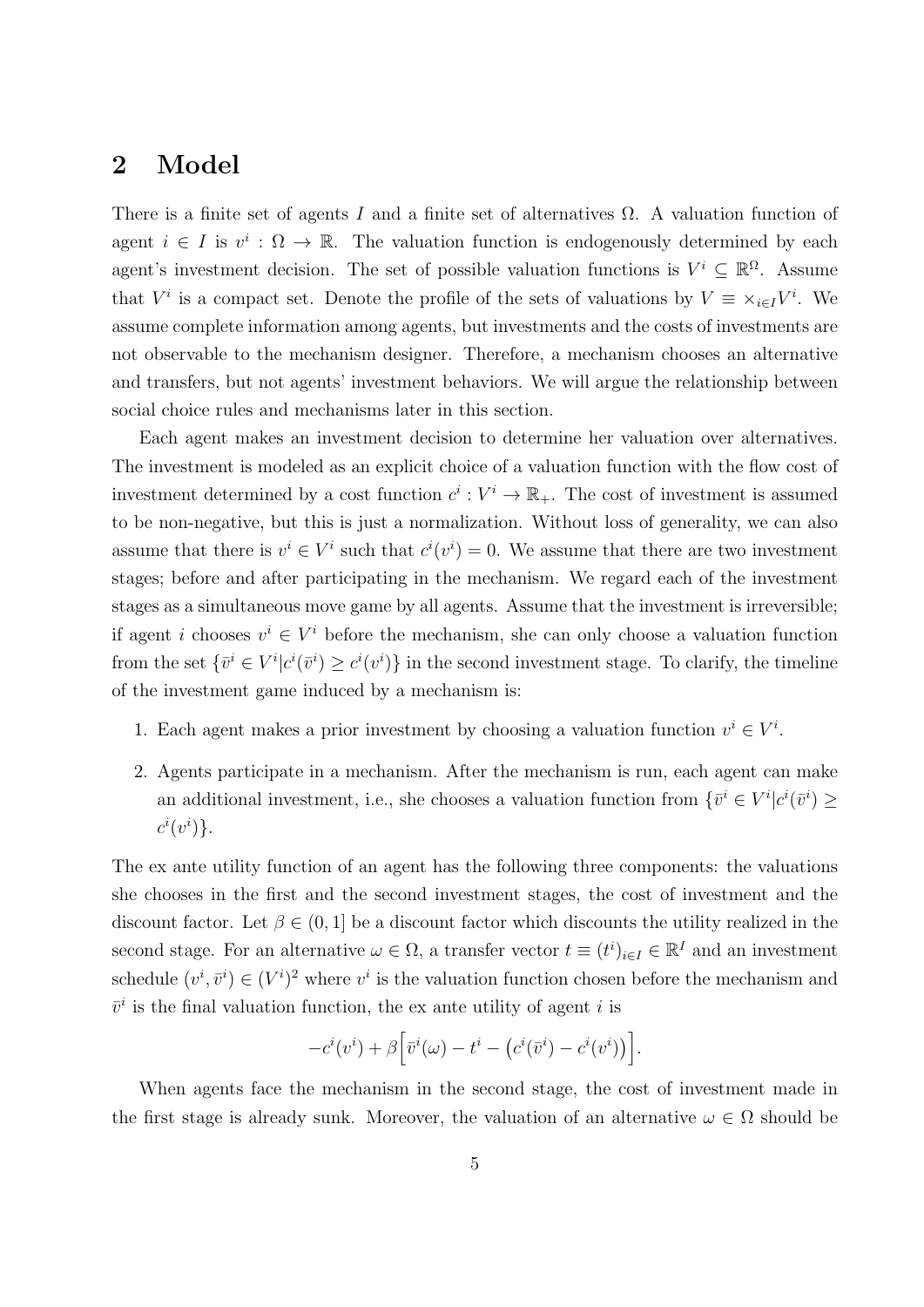evaluated by the maximum value over possible valuation functions which can be taken in the second stage net of the cost of additional investments. Therefore, we can define the valuations of agents at the time of the mechanism as follows using the notation  $b^{c^i,v^i}$  for any  $c^i: V^i \to \mathbb{R}_+$  and the prior investment  $v^i \in V^i$ .

**Definition 1.** The valuation function  $b^{c^i,v^i}$  :  $\Omega \to \mathbb{R}$  at the time of the mechanism given  $c^i: V^i \to \mathbb{R}_+$  *and*  $v^i \in V^i$  *is defined by* 

$$
b^{c^i, v^i}(\omega) = \max_{\bar{v}^i \in {\{\tilde{v}^i \in V^i | c^i(\tilde{v}^i) \geq c^i(v^i)\}} \left\{ \bar{v}^i(\omega) - c^i(\bar{v}^i) \right\} + c^i(v^i)
$$

*for each*  $\omega \in \Omega$ *. Let*  $b^{c,v} \equiv (b^{c^i,v^i})_{i \in I}$ *.* 

A social choice function is defined in the standard way. A social choice function is  $h \equiv (h_\omega, h_t)$  where  $h_\omega : \mathbb{R}^{\Omega \times I} \to \Omega$  is an allocation rule and  $h_t : \mathbb{R}^{\Omega \times I} \to \mathbb{R}^I$  is a transfer rule. The transfer rule for each agent is denoted by  $h_t^i : \mathbb{R}^{\Omega \times I} \to \mathbb{R}$ . Note that a social choice function is defined only for a tuple  $(I, \Omega)$  because the domain  $\mathbb{R}^{\Omega \times I}$  is not restricted by the choice of *V* .

We are interested in whether efficient investments and outcomes can be implemented in subgame perfect equilibria (SPE) by an investment game induced by a mechanism. Here we allow for extensive form mechanisms. Since it is known that any social choice function is SPE implementable using the extensive form mechanism of Moore and Repullo (1988) under transferable utility environments, we can define an investment game solely by the social choice function to be implemented, rather than the details of the mechanism. Therefore, the formal definition of SPE implementability of efficient investments involves a social choice function instead of a mechanism itself. For this reason, we do not explicitly define mechanisms and rather use "social choice functions" and "mechanisms" interchangeably in this paper, although these two concepts are usually distinguished. Moreover, when we say that efficient investments are SPE implementable by a social choice function, it implicitly assumes that we make use of the Moore-Repullo extensive form mechanism which requires a large penalty to SPE implement the social choice function itself.<sup>2</sup> As argued in the introduction, however, if we only require virtual implementation (Abreu and Matsushima, 1992), we do not even need an extensive form mechanism and a large penalty in the mechanism.

 $^{2}$ A large penalty will not be paid by any agent on the equilibrium path.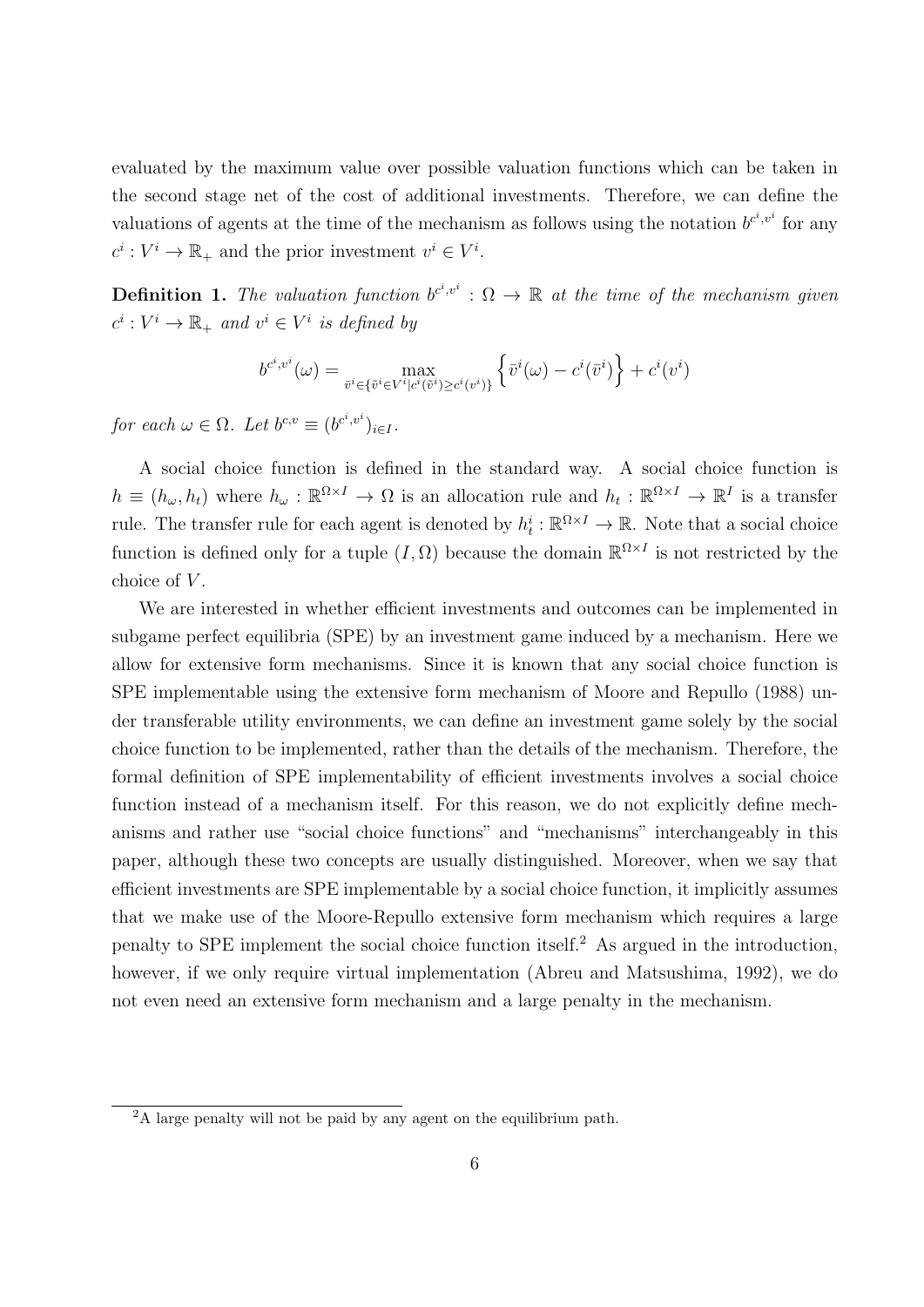

Figure 1. The structure of a social choice function and the investment game.

To introduce the SPE implementability of efficient investments, first define the set of subgame perfect equilibria of the investment game given a social choice function.

**Definition 2.** For any  $V \subseteq \mathbb{R}^{\Omega \times I}$  and a profile of cost functions  $c: V \to \mathbb{R}^I_+$ , an investment *profile*  $(v^*, \bar{v}^*) \in V^2$  *is a subgame perfect equilibrium of the investment game given a social* choice function  $h: \mathbb{R}^{\Omega \times I} \to \Omega \times \mathbb{R}^I$  if for each  $i \in I$ , there exists  $\mu^i: V^i \to V^i$  such that

1. 
$$
\bar{v}^{i*} = \mu^i(v^{i*}) \in \arg \max_{\bar{v}^i \in \{\tilde{v}^i \in V^i | c^i(\tilde{v}^i) \geq c^i(v^i)\}} \left\{ \bar{v}^i(h_\omega(b^{c,v^*})) - c^i(\bar{v}^i) \right\},\
$$

2. 
$$
v^{i*} \in \arg \max_{v^i \in V^i} \left\{ -c^i(v^i) + \beta \left[ \mu^i(v^i)(h_\omega(b^{c,v})) - h^i(t^{c,v}) - (c^i(\mu^i(v^i)) - c^i(v^i)) \right] \right\}.
$$

Let  $SPE(h, V, c) \subseteq V^2$  denote the set of all subgame perfect equilibria of the investment game *given a social choice function h.*

A social choice function *h* (which is not necessarily efficient) SPE implements efficient investments if for any  $V \subseteq \mathbb{R}^{\Omega \times I}$  and  $c: V \to \mathbb{R}^I_+$ , the set of all subgame perfect equilibria of the investment game given *h* and *c* coincides with the set of investment schedules which maximize the total utility of agents net of cost of investments given *h*.

**Definition 3.** *A social choice function*  $h: \mathbb{R}^{\Omega \times I} \to \Omega \times \mathbb{R}^I$  *SPE implements efficient investments if for any*  $V \subseteq \mathbb{R}^{\Omega \times I}$  *and a profile of cost functions*  $c: V \to \mathbb{R}^I_+$ ,

$$
SPE(h, V, c) = \arg \max_{(v, \bar{v}) \in \{(p, q) \in V^2 | c^i(q^i) \ge c^i(p^i) \forall i \in I\}} \sum_{i \in I} \left\{ -c^i(v^i) + \beta \left[ \bar{v}^i(h_\omega(b^{c, v})) - (c^i(\bar{v}^i) - c^i(v^i)) \right] \right\}.
$$

The main theorem of this paper identifies the set of (efficient) social choice functions which SPE implement efficient investments. For this purpose, we define strategy-proofness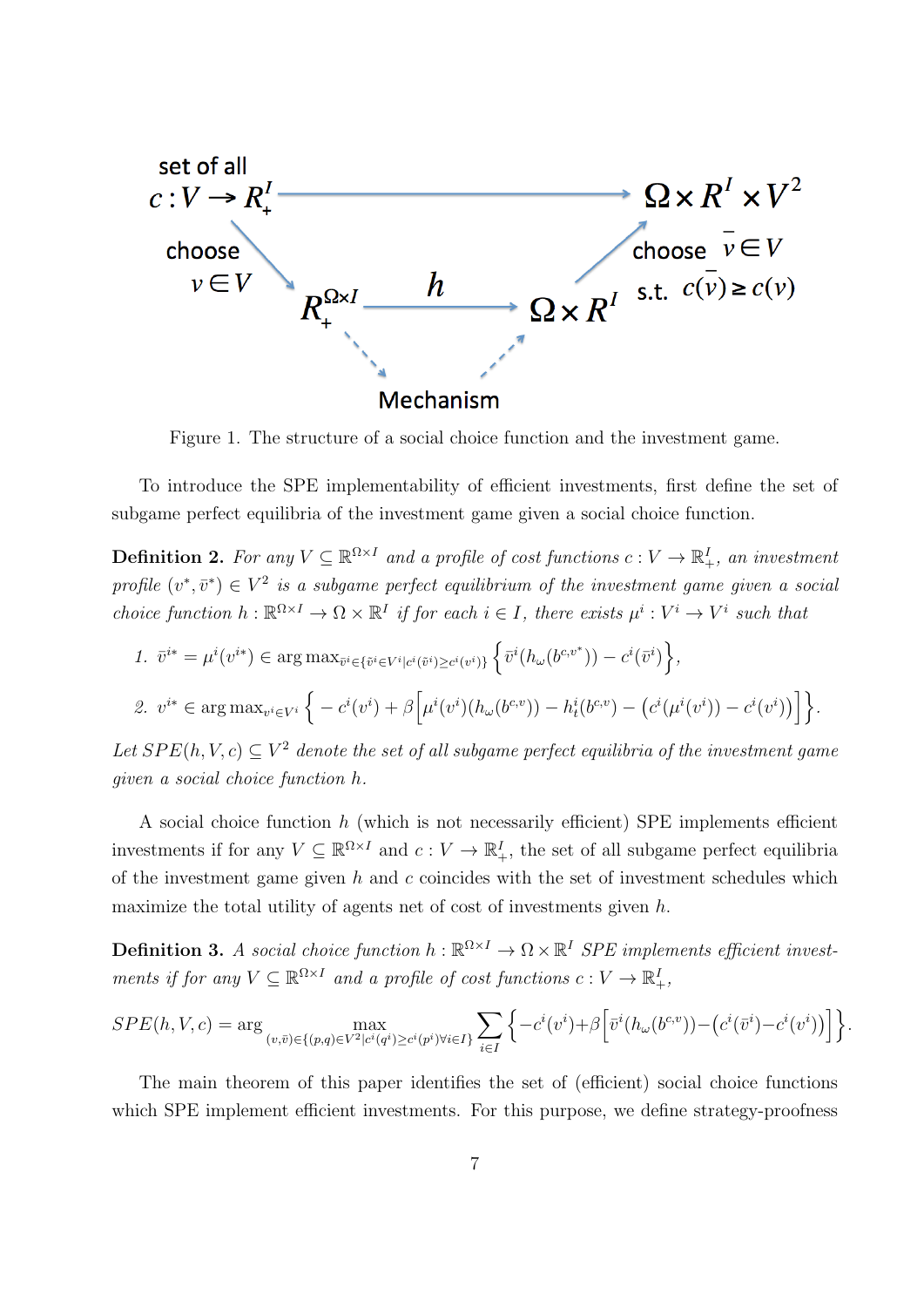and commitment-proofness of social choice functions. The definition of strategy-proofness is standard: a social choice function  $h : \mathbb{R}^{\Omega \times I} \to \Omega \times \mathbb{R}^I$  is strategy-proof if for any  $i \in I$ ,  $b \in \mathbb{R}^{\Omega \times I}$  and  $\tilde{b}^i \in \mathbb{R}^{\Omega}$ ,

$$
b^i(h_{\omega}(\tilde{b}^i,b^{-i})) - h^i_t(\tilde{b}^i,b^{-i}) \leq b^i(h_{\omega}(b)) - h^i_t(b)
$$

holds. We introduce a new concept commitment-proofness, which is a weaker requirement than strategy-proofness.

**Definition 4.** *A social choice function*  $h : \mathbb{R}^{\Omega \times I} \to \Omega \times \mathbb{R}^I$  *is commitment-proof if for any*  $i \in I, b \in \mathbb{R}^{\Omega \times I}, \tilde{b}^i \in \mathbb{R}^{\Omega}$  and  $x \ge 0$  such that  $\tilde{b}^i(\omega) \le b^i(\omega) + x$  for all  $\omega \in \Omega$ ,

$$
\tilde{b}^{i}(h_{\omega}(\tilde{b}^{i}, b^{-i})) - h_{t}^{i}(\tilde{b}^{i}, b^{-i}) - x \leq b^{i}(h_{\omega}(b)) - h_{t}^{i}(b).
$$
\n(1)

Here, *x* can be interpreted as the cost of commitment. Consider a situation where each agent can make a contract with a third party that she pays *x* to the third party in advance and *x* or less will be paid back to her depending on the realization of  $\omega \in \Omega$  (the payback can be negative). Note that this assumption is far from demanding because the third party wouldn't lose anything from this contract. When agent *i*'s original valuation function is *b*<sup>*i*</sup>, her valuation function given this contract will be  $\tilde{b}$ <sup>*i*</sup> such that  $\tilde{b}$ <sup>*i*</sup>(*ω*)  $\leq b$ <sup>*i*</sup>(*ω*) + *x* for all  $\omega \in \Omega$ . Commitment-proofness of a social choice function *h* says that no agent would benefit from such a commitment under *h*. Showing that commitment-proofness is implied by strategy-proofness is straightforward: for any  $i \in I$ ,  $b \in \mathbb{R}^{\Omega \times I}$ ,  $\tilde{b}^i \in \mathbb{R}^{\Omega}$  and  $x \ge 0$  such that  $\tilde{b}^i(\omega) \leq b^i(\omega) + x$  for all  $\omega \in \Omega$ ,

$$
\tilde{b}^i(h_\omega(\tilde{b}^i, b^{-i})) - h^i_t(\tilde{b}^i, b^{-i}) - x \le b^i(h_\omega(\tilde{b}^i, b^{-i})) - h^i_t(\tilde{b}^i, b^{-i}) \le b^i(h_\omega(b)) - h^i_t(b),
$$

where the first inequality follows from the definition of  $\tilde{b}^i$ , and the second inequality holds from the strategy-proofness of *h*.

Commitment-proofness is not a restrictive concept because two of the most common auction rules, the first-price and the second-price auction (as social choice functions), satisfy this. The second-price auction is commitment-proof because it is strategy-proof. The firstprice auction is commitment-proof although it is not strategy-proof. This is because the payoff net of the transfer is always zero in the first-price auction when the agent reports her true valuation and equation (1) holds for any  $b \in \mathbb{R}^{\Omega \times I}$ ,  $\tilde{b}^i \in \mathbb{R}^{\Omega}$  and  $x \ge 0$ .

The definition of (allocative) efficiency is standard. A social choice function  $h: \mathbb{R}^{\Omega \times I} \to$  $\Omega \times \mathbb{R}^I$  is efficient if for any  $b \in \mathbb{R}^{\Omega \times I}$ , the allocation rule satisfies

$$
h_{\omega}(b) = \arg \max_{\omega \in \Omega} \sum_{i \in I} b^{i}(\omega).
$$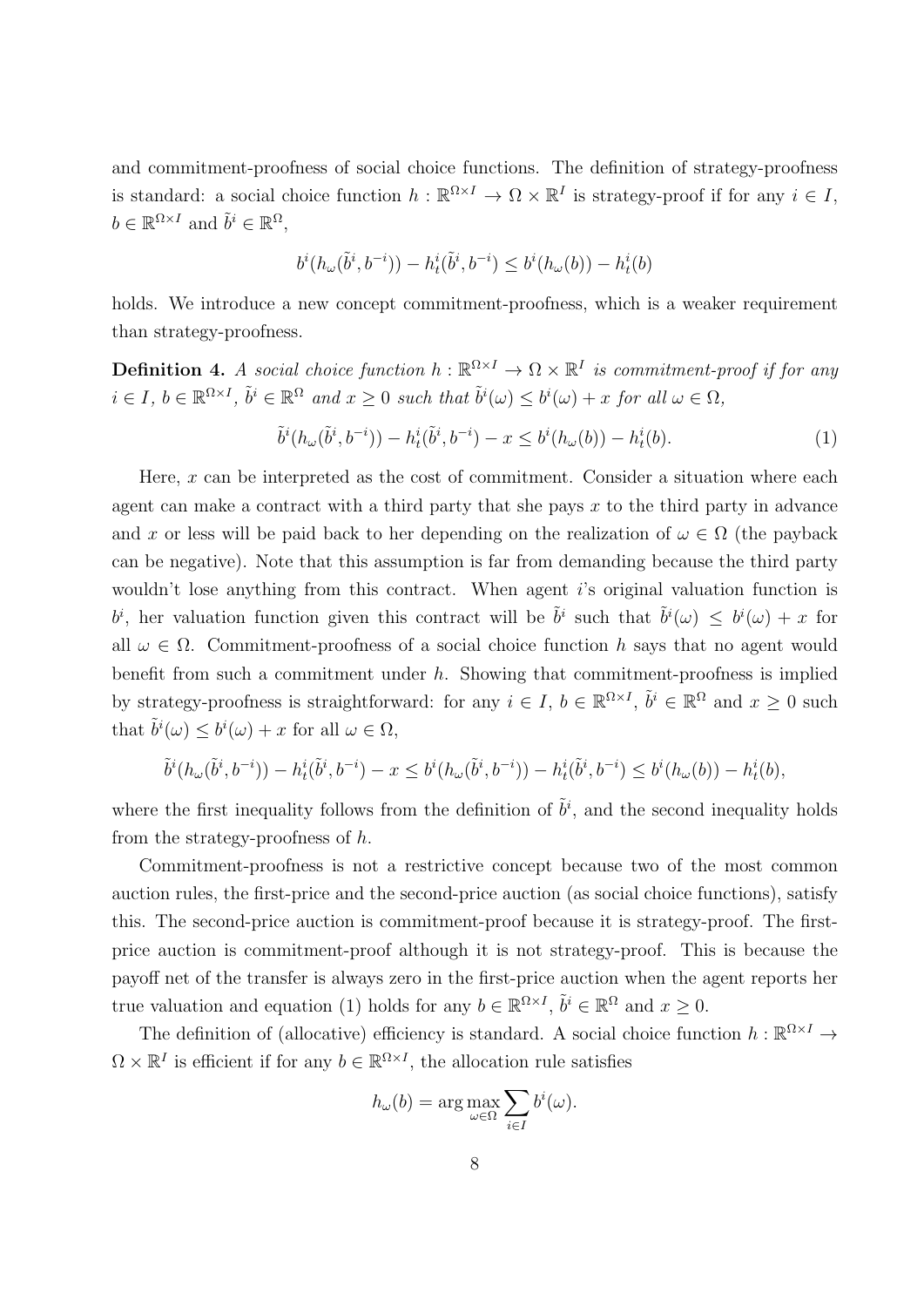Constrained-efficiency is a weaker efficiency criterion which gurantees efficiency within a certain subset of alternatives.

**Definition 5.** *A social choice function*  $h : \mathbb{R}^{\Omega \times I} \to \Omega \times \mathbb{R}^I$  *is constrained-efficient for*  $\Omega' \subseteq \Omega$ *with*  $\Omega' \neq \emptyset$  *if for any*  $b \in \mathbb{R}^{\Omega \times I}$ , the allocation rule satisfies

$$
h_{\omega}(b) = \arg \max_{\omega \in \Omega'} \sum_{i \in I} b^{i}(\omega).
$$

### **3 Implementation of Efficient Investments**

#### **3.1 Impossibility Theorem**

In the literature, it is often assumed that investments are made only before the mechanism. To see the consequence of this assumption, we will first examine whether it is possible to implement efficient investments without the post-mechanism investments. For this purpose, we will redefine the implementability of efficient investments for this environment accordingly.

When post-mechanism investments are not allowed, the investment game induced by a social choice function is a one-shot game which takes place before the mechanism. Thus, the equilibrium concept we employ in the investment game reduces to Nash equilibrium in this case.

**Definition 6.** For any  $V \subseteq \mathbb{R}^{\Omega \times I}$  and a profile of cost functions  $c: V \to \mathbb{R}^I_+$ , an investment *profile*  $v^* \in V$  *is a Nash equilibrium of the ex ante investment game given a social choice*  $function h: \mathbb{R}^{\Omega \times I} \to \Omega \times \mathbb{R}^I$  *if for each*  $i \in I$ *,* 

$$
v^{i*} \in \arg\max_{v^i \in V^i} \left\{ -c^i(v^i) + \beta \left[ v^i(h_\omega(v)) - h^i_t(v) \right] \right\}
$$

*holds.* Let  $NE(h, V, c) \subseteq V$  denote the set of all Nash equilibria of the ex ante investment *game given a social choice function h.*

Implementability of efficient investments is defined by the set of Nash equilibria of the ex ante investment game. In this environment, investment efficiency requires that the total utility of agents be maximized given that the ex post choices of valuations must coincide with the ones chosen before the mechanism.

**Definition 7.** *A social choice function*  $h : \mathbb{R}^{\Omega \times I} \to \Omega \times \mathbb{R}^I$  *Nash implements efficient ex ante investments if for any*  $V \subseteq \mathbb{R}^{\Omega \times I}$  *and a profile of cost functions*  $c: V \to \mathbb{R}^I_+$ ,

$$
NE(h, V, c) = \arg \max_{v \in V} \sum_{i \in I} \Big\{ -c^i(v^i) + \beta v^i(h_\omega(v)) \Big\}.
$$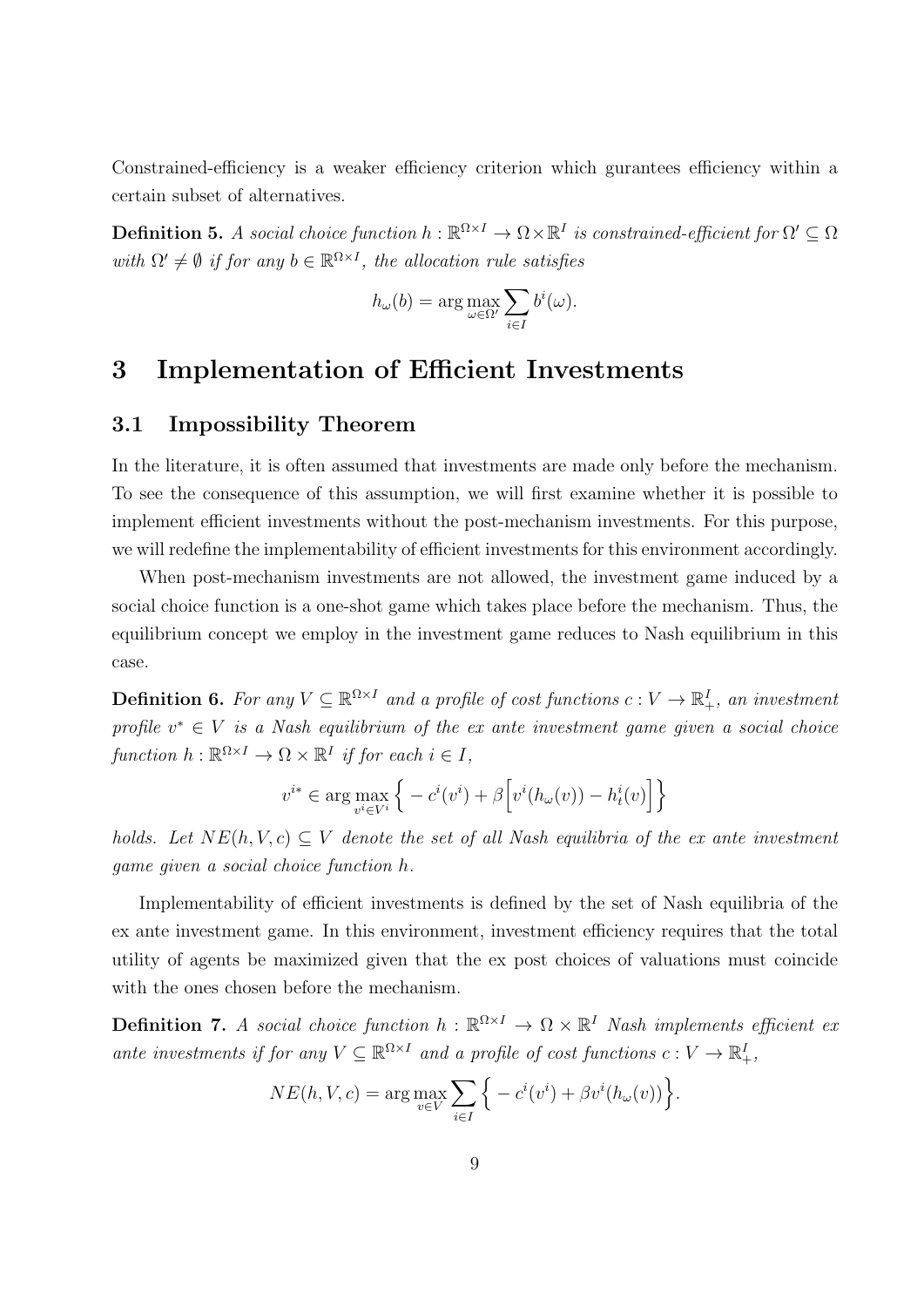The question is whether there is any social choice function which implements efficient investments. The result is negative when we require allocative efficiency; for any efficient social choice function, there is  $V \subseteq \mathbb{R}^{\Omega \times I}$  and cost functions  $c: V \to \mathbb{R}^I_+$  for which the set of Nash equilibria of the investment game does not coincide with the set of efficient investments.

**Theorem 1.** *Suppose*  $|I| \geq 2$  *and*  $|\Omega| \geq 2$ *. There is no efficient social choice function*  $h: \mathbb{R}^{\Omega \times I} \to \Omega \times \mathbb{R}^I$  *which Nash implements efficient ex ante investments.* 

**Proof:** Consider any *I* and  $\Omega$  with  $|I| \geq 2$  and  $|\Omega| \geq 2$ . Consider any arbitrary efficient social choice function  $h : \mathbb{R}^{\Omega \times I} \to \Omega \times \mathbb{R}^I$ . We will examine two cases where h is not strategy-proof and *h* is strategy-proof. In the former case, we will construct a profile of the sets of valuations and cost functions under which there is an inefficient Nash equilibrium of the investment game. In the latter case, we will show that a simple auction has multiple equilibria in the investment game and one of them is less efficient than the other.

[*h* is not strategy-proof] Since the social choice function *h* is not strategy-proof, there are  $i \in I, v \in \mathbb{R}^{\Omega \times I}$  and  $\tilde{v}^i \in \mathbb{R}^{\Omega \times I}$  such that

$$
v^{i}(h_{\omega}(\tilde{v}^{i}, v^{-i})) - h^{i}_{t}(\tilde{v}^{i}, v^{-i}) > v^{i}(h_{\omega}(v)) - h^{i}_{t}(v).
$$
\n(2)

Consider the sets of valuations  $V \subseteq \mathbb{R}^{\Omega \times I}$  such that

$$
V^i = \{v^i, \tilde{v}^i\} \text{ and}
$$
  

$$
V^j = \{v^j\} \text{ for all } j \in I \setminus \{i\}.
$$

Consider a profile of cost functions  $c: V \to \mathbb{R}^I_+$  such that

$$
c^i(v^i) = \max\left\{0, \beta\left[v^i(h_\omega(v)) - h^i_t(v) - (\tilde{v}^i(h_\omega(\tilde{v}^i, v^{-i})) - h^i_t(\tilde{v}^i, v^{-i}))\right]\right\}
$$
  

$$
c^i(\tilde{v}^i) = \max\left\{0, \beta\left[\tilde{v}^i(h_\omega(\tilde{v}^i, v^{-i})) - h^i_t(\tilde{v}^i, v^{-i}) - (v^i(h_\omega(v)) - h^i_t(v))\right]\right\}
$$
  

$$
c^j(v^j) = 0 \text{ for all } j \in I \setminus \{i\}.
$$

Note that

$$
c^i(v^i) - c^i(\tilde{v}^i) = \beta \Big[ v^i(h_\omega(v)) - h^i_t(v) - (\tilde{v}^i(h_\omega(\tilde{v}^i, v^{-i})) - h^i_t(\tilde{v}^i, v^{-i})) \Big]
$$

always holds. Here, the only choice of valuations for each  $j \in I \setminus \{i\}$  is  $v^j$ . Thus, we only need to analyze the choice of agent *i*'s valuation for the Nash equilibrium and investment efficiency.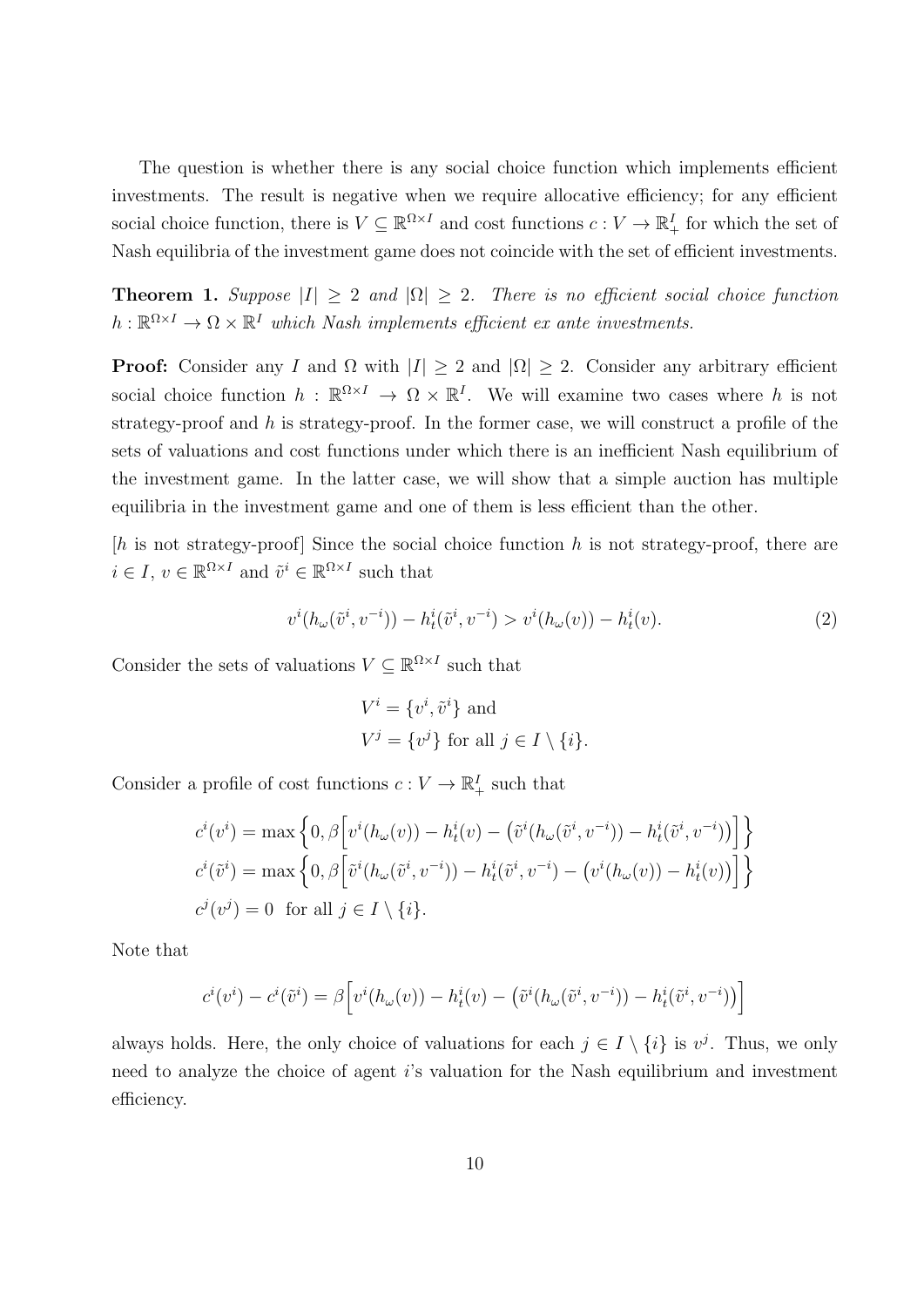First, consider *i*'s incentive for choosing between  $v^i$  and  $\tilde{v}^i$ . The total utility from choosing  $v^i$  when the valuations of other agents are  $v^{-i}$  is

$$
-c^{i}(v^{i}) + \beta \Big[v^{i}(h_{\omega}(v)) - h^{i}(v)\Big],
$$

and that from choosing  $\tilde{v}^i$  is

$$
-c^{i}(\tilde{v}^{i})+\beta\Big[\tilde{v}^{i}(h_{\omega}(\tilde{v}^{i},v^{-i})) - h^{i}_{t}(\tilde{v}^{i},v^{-i})\Big].
$$

The difference is

$$
-c^{i}(v^{i}) + \beta \left[ v^{i}(h_{\omega}(v)) - h_{t}^{i}(v) \right] - \left\{ -c^{i}(\tilde{v}^{i}) + \beta \left[ \tilde{v}^{i}(h_{\omega}(\tilde{v}^{i}, v^{-i})) - h_{t}^{i}(\tilde{v}^{i}, v^{-i}) \right] \right\}
$$
  
=  $\beta \left[ v^{i}(h_{\omega}(v)) - h_{t}^{i}(v) - (\tilde{v}^{i}(h_{\omega}(\tilde{v}^{i}, v^{-i})) - h_{t}^{i}(\tilde{v}^{i}, v^{-i})) \right] - (c^{i}(v^{i}) - c^{i}(\tilde{v}^{i}))$   
= 0.

Therefore,  $v^i$  and  $\tilde{v}^i$  are indifferent for agent *i*, and both  $v$  and  $(\tilde{v}^i, v^{-i})$  are the Nash equilibria of the investment game.

Next, compare the social welfare between *v* and  $(\tilde{v}^i, v^{-i})$ . For *v*, the social welfare is

$$
\sum_{j\in I} \left\{ -c^j(v^j) + \beta v^j(h_\omega(v)) \right\} = -c^i(v^i) + \beta \sum_{j\in I} v^j(h_\omega(v)),
$$

and the social welfare for  $(\tilde{v}^i, v^{-i})$  is

$$
-c^{i}(\tilde{v}^{i})+\beta\Big[\tilde{v}^{i}(h_{\omega}(\tilde{v}^{i},v^{-i}))+\sum_{j\in I\setminus\{i\}}v^{j}(h_{\omega}(\tilde{v}^{i},v^{-i}))\Big].
$$

The difference of these two is:

$$
-c^i(v^i) + \beta \sum_{j \in I} v^j(h_\omega(v)) + c^i(\tilde{v}^i) - \beta \Big[\tilde{v}^i(h_\omega(\tilde{v}^i, v^{-i})) + \sum_{j \in I \setminus \{i\}} v^j(h_\omega(\tilde{v}^i, v^{-i}))\Big] \tag{3}
$$

$$
\geq \beta \Big[ \sum_{j \in I} v^j (h_{\omega}(\tilde{v}^i, v^{-i})) - \tilde{v}^i (h_{\omega}(\tilde{v}^i, v^{-i})) - \sum_{j \in I \setminus \{i\}} v^j (h_{\omega}(\tilde{v}^i, v^{-i})) \Big] - (c^i(v^i) - c^i(\tilde{v}^i))(4)
$$

$$
= \beta \left[ v^i(h_\omega(\tilde{v}^i, v^{-i})) - \tilde{v}^i(h_\omega(\tilde{v}^i, v^{-i})) \right] - (c^i(v^i) - c^i(\tilde{v}^i)) \tag{5}
$$

> 
$$
\beta \left[ v^i(h_\omega(v)) - h^i_t(v) + h^i_t(\tilde{v}^i, v^{-i}) - \tilde{v}^i(h_\omega(\tilde{v}^i, v^{-i})) \right] - (c^i(v^i) - c^i(\tilde{v}^i))
$$
 (6)

$$
= 0, \t(7)
$$

in which the inequality in  $(4)$  follows from the efficiency of *h*; the inequality in  $(6)$  follows from equation (2). Therefore,  $(\tilde{v}^i, v^{-i})$  is not an efficient investment profile. Thus, by  $(\tilde{v}^i, v^{-i}) \in NE(h, V, c)$ , *h* does not Nash implement efficient ex ante investments.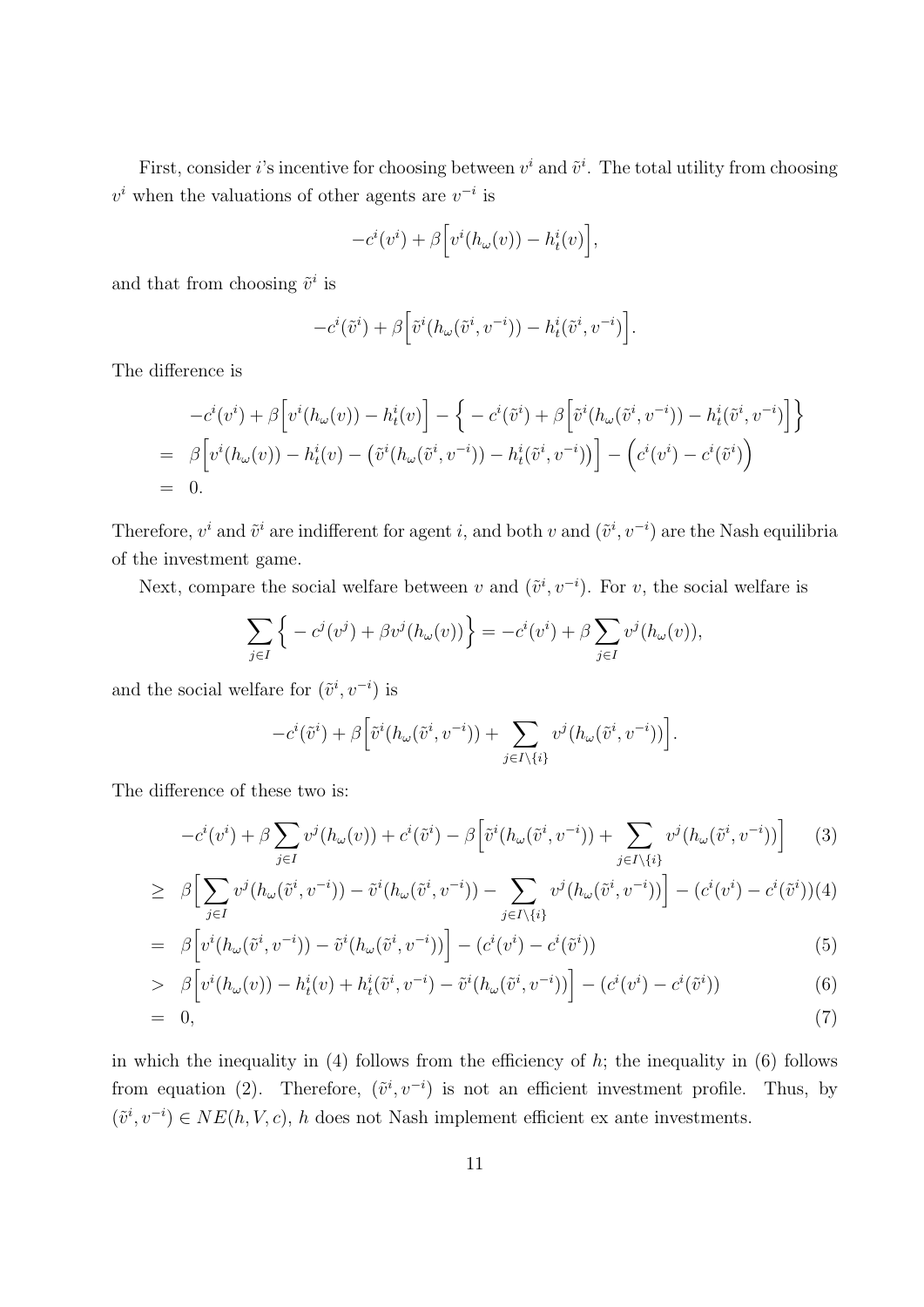[*h* is strategy-proof] We will consider a slight modification of Example 4 of Hatfield, Kojima and Kominers (2015); a second-price auction for one item, where two agents bid for a single good. Suppose  $\{i, j\} \subseteq I$  and  $\{\omega^i, \omega^j\} \subseteq \Omega$ . Since  $|I|$  and  $|\Omega|$  may be more than two, we choose the sets of valuation functions in the following way:

$$
V^{i} = \{a1_{\{\omega = \omega^{i}\}} : a \in [0, 10]\},
$$
  
\n
$$
V^{j} = \{a1_{\{\omega = \omega^{j}\}} : a \in [0, 10]\},
$$
  
\n
$$
V^{k} = \{0\} \text{ for any } k \in I \setminus \{i, j\}.
$$

Here  $\omega^i$  and  $\omega^j$  each represent the alternatives where *i* and *j* obtains the item respectively. Consider the following cost functions:

$$
c^{i}(a1_{\{\omega=\omega^{i}\}}) = \beta a^{2},
$$
  
\n
$$
c^{j}(a1_{\{\omega=\omega^{j}\}}) = \frac{3}{2}\beta a^{2},
$$
  
\n
$$
c^{k}(0) = 0 \text{ for any } k \in I \setminus \{i, j\}.
$$

Since the utility of agents other than *i* and *j* is always zero, focus on the valuation choices of agents *i* and *j*.

First, it is clear that  $(\frac{1}{2} \mathbb{1}_{\{\omega = \omega^i\}}, 0)$  is the unique investment profile of *i* and *j* which maximizes the social welfare. Then consider another investment profile  $(0, \frac{1}{3})$  $\frac{1}{3}$   $\mathbb{1}_{\{\omega=\omega^j\}}$ , and show that it is a Nash equilibrium of the investment game. Given  $\bar{v}^j \equiv \frac{1}{3}$  $\frac{1}{3}$  1<sub>{</sub> $\omega = \omega^j$ },

$$
\arg\max_{v^i \in V^i} \left\{ -c^i(v^i) + \beta v^i(h_\omega(v^i, \bar{v}^j)) + \beta \bar{v}^j(h_\omega(v^i, \bar{v}^j)) \right\}
$$
  
= 
$$
\arg\max_{v^i \in V^i} \left\{ -\frac{1}{\beta}c^i(v^i) + v^i(h_\omega(v^i, \bar{v}^j)) + \bar{v}^j(h_\omega(v^i, \bar{v}^j)) \right\}
$$
  
= 0

holds. Since *h* is efficient and strategy-proof,  $h_t^i(\cdot, \bar{v}^j)$  is written as a Groves function (Green and Laffont, 1977):

$$
h_t^i(v^i, \bar{v}^j) = g(\bar{v}^j) - \bar{v}^j(h_\omega(v^i, \bar{v}^j)).
$$

Hence,

$$
\arg \max_{v^i \in V^i} \left\{ -\bar{c}^i(v^i) + v^i(h_\omega(v^i, \bar{v}^j)) - h^i_t(v^i, \bar{v}^j) \right\} \n= \arg \max_{v^i \in V^i} \left\{ -\bar{c}^i(v^i) + v^i(h_\omega(v^i, \bar{v}^j)) - g(\bar{v}^j) + \bar{v}^j(h_\omega(v^i, \bar{v}^j)) \right\} \n= \arg \max_{v^i \in V^i} \left\{ -\bar{c}^i(v^i) + v^i(h_\omega(v^i, \bar{v}^j)) + \bar{v}^j(h_\omega(v^i, \bar{v}^j)) \right\}
$$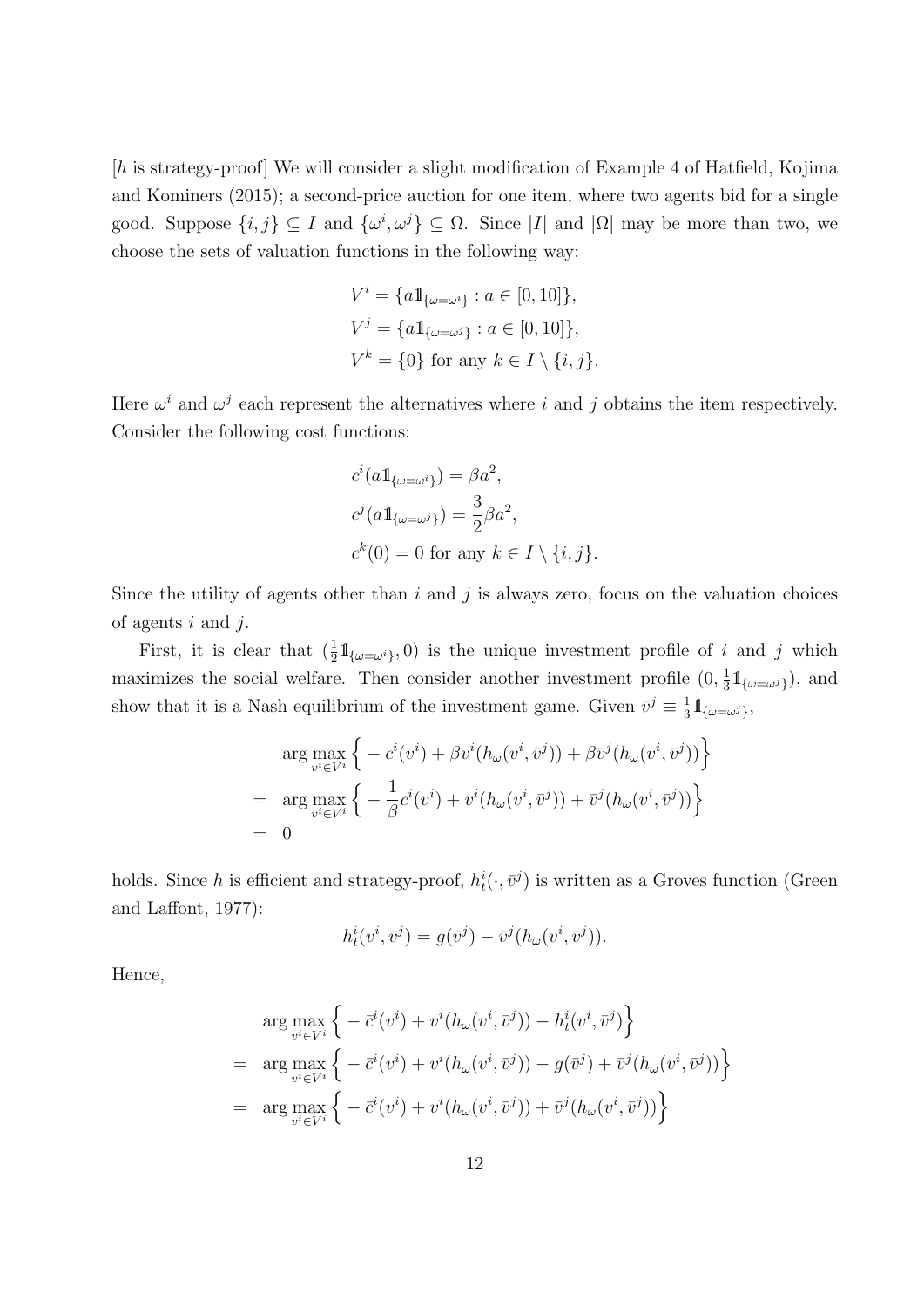should hold for any cost function  $\bar{c}^i: V^i \to \mathbb{R}_+$ . Thus, we have

$$
\arg \max_{v^i \in V^i} \left\{ -c^i(v^i) + \beta v^i(h_\omega(v^i, \bar{v}^j)) - \beta h^i_t(v^i, \bar{v}^j) \right\}
$$
\n
$$
= \arg \max_{v^i \in V^i} \left\{ -\frac{1}{\beta} c^i(v^i) + v^i(h_\omega(v^i, \bar{v}^j)) - h^i_t(v^i, \bar{v}^j) \right\}
$$
\n
$$
= \arg \max_{v^i \in V^i} \left\{ -\frac{1}{\beta} c^i(v^i) + v^i(h_\omega(v^i, \bar{v}^j)) + \bar{v}^j(h_\omega(v^i, \bar{v}^j)) \right\}
$$
\n
$$
= 0.
$$

This means that  $(0, \frac{1}{3})$  $\frac{1}{3}$   $\mathbb{1}_{\{\omega=\omega^j\}}$  is a NE investment profile. However, this does not achieve investment efficiency given *h* because it is less efficient than  $(\frac{1}{2} 1\mathbb{I}_{\{\omega = \omega^i\}}, 0)$ . Therefore,  $NE(h, V, c)$ differs from the set of efficient investments, which means that *h* fails to Nash implement efficient ex ante investments.  $\Box$ 

The first half of the proof follows Theorem 1 and 2 of Hatfield, Kojima and Kominers (2015) which show that given a profile of the sets of valuations, the social choice function is strategy-proof for agent *i* if and only if the ex ante choice of valuation that maximizes *i*'s utility always maximizes social welfare. The construction of cost functions is slightly different from theirs because the cost of investment in our model is non-negative whereas it is not assumed in their paper.

#### **3.2 Possibility Theorem**

Now we turn our attention to the original model in which the additional investments are possible after the mechanism. This extension allows us to obtain a more permissible result; a large class of social choice functions SPE implement efficient investments, and we can characterize such a set. For the purpose of the main theorem, the following lemma is proved.

**Lemma 1.** For any  $i \in I$ ,  $V^i \subseteq \mathbb{R}^{\Omega \times I}$  and  $c^i : V^i \to \mathbb{R}_+$ ,

$$
c^i(v^i) \ge \max_{\omega \in \Omega} \left\{ b^{c^i, v^i}(\omega) - b^{c^i, v^{0i}}(\omega) \right\}
$$

*holds for any*  $v^i \in V^i$  *and*  $v^{0i} \in V^i$  *such that*  $c^i(v^{0i}) = 0$ .

**Proof:** From the definition of the valuation at the time of the mechanism,

$$
b^{c^i, v^{0i}}(\omega) = \max_{\bar{v}^i \in V^i} \left\{ \bar{v}^i(\omega) - c^i(\bar{v}^i) \right\}
$$
  
\n
$$
\geq \max_{\bar{v}^i \in \{\bar{v}^i \in V^i | c^i(\bar{v}^i) \geq c^i(v^i)\}} \left\{ \bar{v}^i(\omega) - c^i(\bar{v}^i) \right\}
$$
  
\n
$$
= b^{c^i, v^i}(\omega) - c^i(v^i)
$$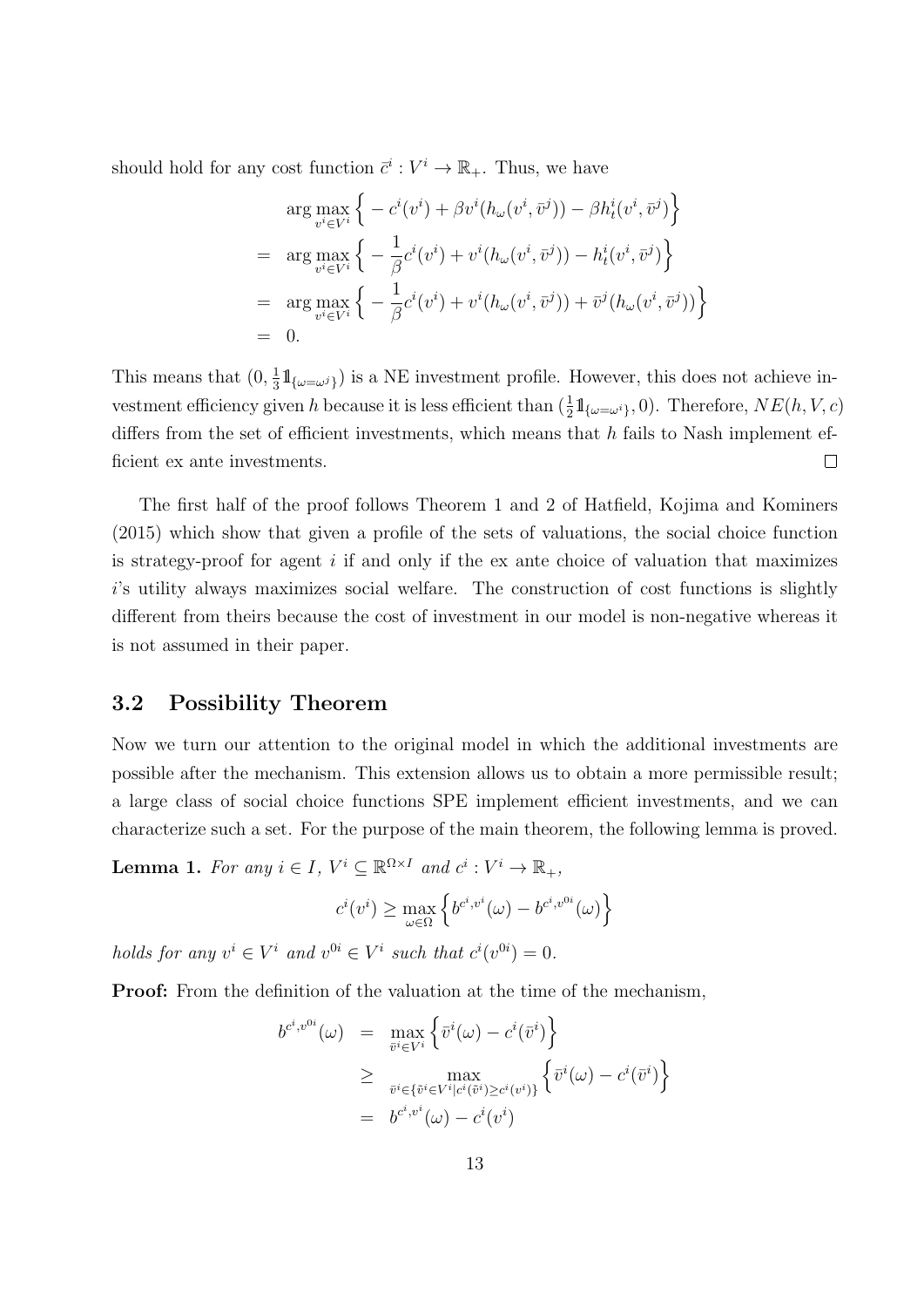holds for any  $\omega \in \Omega$ . Thus, we have  $c^i(v^i) \geq \max_{\omega \in \Omega} \left\{ b^{c^i, v^i}(\omega) - b^{c^i, v^{0i}}(\omega) \right\}$ .  $\Box$ 

The next theorem shows that for constrained-efficient social choice functions, commitmentproofness is sufficient and necessary for SPE implementing efficient investments.

**Theorem 2.** *Consider any I*,  $\Omega$  *and a social choice function*  $h : \mathbb{R}^{\Omega \times I} \to \Omega \times \mathbb{R}^I$  *which is constrained-efficient for some*  $\Omega' \subseteq \Omega$  *with*  $\Omega' \neq \emptyset$ . The social choice function *h* SPE *implements efficient investments if and only if it is commitment-proof.*

**Proof:** We will fist show that when *h* is constrained-efficient for some  $\Omega' \subseteq \Omega$  with  $\Omega' \neq \emptyset$ , any efficient valuations  $(v, \bar{v}) \in V^2$  is such that  $c^i(v^i) = 0$  and  $\bar{v}^i$  is optimal given the outcomes of *h* for each  $i \in I$ . Next, the sufficiency of commitment-proofness for SPE implementation is proved by showing that such profiles of valuations are the only SPE of the investment game induced by *h*. Finally, we will show the necessity of commitment proofness of *h* by constructing a profile of the sets of valuations and associated cost functions under which the set of SPE of the investment game differs from the set of efficient investments.

[Efficient Investments] First, take any  $V \subseteq \mathbb{R}^{\Omega \times I}$  and  $c: V \to \mathbb{R}^I_+$ , and fix them. For any  $i \in I$ , let  $V^{0i}$  be the set of all valuation functions in  $V^i$  whose costs are zero, i.e.,  $V^{0i} \equiv \{v^i \in V^i | c^i(v^i) = 0\}.$  Let  $V^0 \equiv \times_{i \in I} V^{0i}$ . Moreover, for each  $i \in I$ , let  $\mu^i : V \twoheadrightarrow V^i$ be the optimal choice correspondence of ex post valuations under *h* for valuation functions  $v \in V$  chosen before the mechanism:

$$
\mu^i(v) \equiv \arg\max_{\bar{v}^i \in \{\tilde{v}^i \in V^i | c^i(\tilde{v}^i) \ge c^i(v^i)\}} \left\{ \bar{v}^i(h_\omega(b^{c,v})) - c^i(\bar{v}^i) \right\}.
$$

We will show that the set of efficient investment schedules is

$$
\{(p,q)\in V^2|p\in V^0 \text{ and } q^i\in \mu^i(p) \text{ for all } i\in I\}.
$$

Take any profile of valuations  $(v^0, \bar{v}^*)$  from this set:

$$
(v^0, \bar{v}^*) \in \{(p, q) \in V^2 | p \in V^0 \text{ and } q^i \in \mu^i(p) \text{ for all } i \in I\}.
$$

Also take another profile of valuations  $(v, \bar{v})$  with a costly prior investment:

$$
(v, \overline{v}) \in \{(p,q) \in V^2 | p \notin V^0 \text{ and } c^i(q^i) \geq c^i(p^i) \text{ for all } i \in I\}.
$$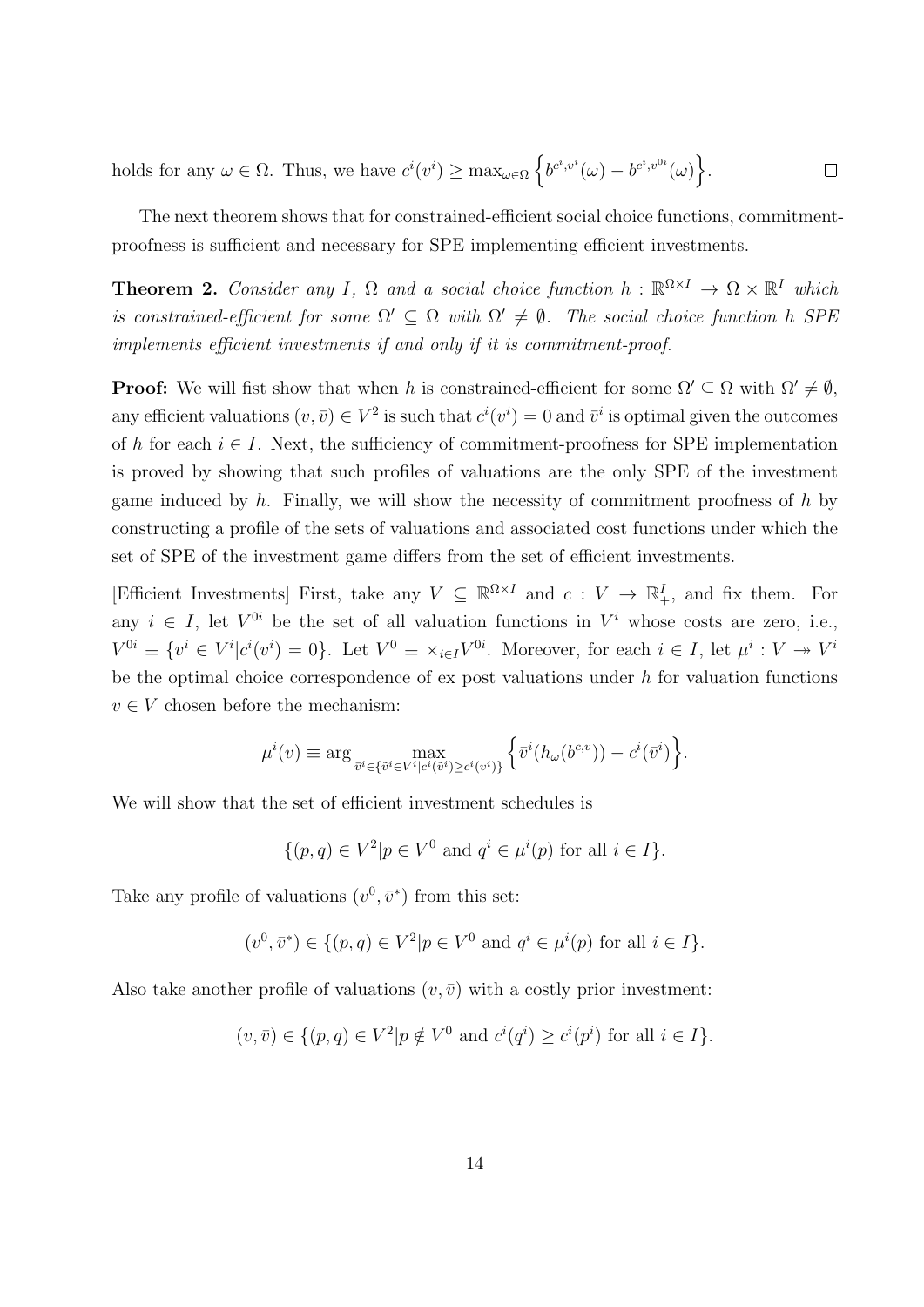It is shown that the social welfare given *h* under  $(v, \bar{v})$  is strictly less than that under  $(v^0, \bar{v}^*)$ :

$$
\sum_{i\in I} \left\{ -c^i(v^i) + \beta \left[ \bar{v}^i(h_\omega(b^{c,v})) - \left( c^i(\bar{v}^i) - c^i(v^i) \right) \right] \right\} \tag{8}
$$

$$
= \sum_{i \in I} \left\{ \beta \left[ \bar{v}^i(h_\omega(b^{c,v})) - c^i(\bar{v}^i) \right] - (1 - \beta)c^i(v^i) \right\} \tag{9}
$$

$$
<\sum_{i\in I}\beta\Big[\bar{v}^i(h_{\omega}(b^{c,v})) - c^i(\bar{v}^i)\Big] \tag{10}
$$

$$
\leq \sum_{i \in I} \beta b^{c^i, v^{0i}} (h_{\omega}(b^{c,v})) \tag{11}
$$

$$
\leq \sum_{i \in I} \beta b^{c^i, v^{0i}} (h_{\omega}(b^{c, v^0})) \tag{12}
$$

$$
= \sum_{i \in I} \beta \Big[ \bar{v}^{*i} (h_{\omega}(b^{c,v^0})) - c^i(\bar{v}^{*i}) \Big], \tag{13}
$$

in which the last equation (13) is the social welfare given *h* under  $(v^0, \bar{v}^*)$ . The inequality in (10) holds because  $c^i(v^i) > 0$  and  $\beta < 1$ ; the inequality in (11) follows from the definition of  $b^{c^i,v^{0i}}$ ; the inequality in (12) follows from the fact that *h* is constrained-efficient; the equality of (13) follows from the definition of  $b^{c^i,v^{0i}}$  and  $\bar{v}^{*i}$ . Moreover, for any prior investments  $v^0 \in V^0$ , the valuations  $b^{c,v^0}$  at the time of the mechanism is the same, and hence, the outcome of the social choice function should also be the same. Therefore, any profile of valuations in  $\{(p,q) \in V^2 | p \in V^0 \text{ and } q^i \in \mu^i(p) \text{ for all } i \in I\}$  maximizes the social welfare given *h*. Thus, the set of efficient investment schedules is characterized by

$$
\{(p,q)\in V^2|p\in V^0 \text{ and } q^i\in \mu^i(p) \text{ for all } i\in I\}.
$$

[Sufficiency of commitment-proofness] We still fix arbitrary  $V \subseteq \mathbb{R}^{\Omega \times I}$  and  $c: V \to \mathbb{R}^I_+$ . We will show that the set of SPE of the investment game is exactly  $\{(p,q) \in V^2 | p \in V^0 \text{ and } q^i \in$  $\mu^{i}(p)$  for all  $i \in I$ }. Take any agent  $i \in I$  and  $v^{-i} \in V^{-i}$ , and consider *i*'s incentive for investments when the valuation functions of other agents at the time of the mechanism are fixed to  $b^{-i} \equiv b^{c^{-i}, v^{-i}}$ .

Take any investment schedule  $(v^{0i}, \bar{v}^{*i})$  of agent *i* from the following set:

$$
(v^{0i}, \bar{v}^{*i}) \in \{(p^i, q^i) \in (V^i)^2 | p^i \in V^{0i} \text{ and } q^i \in \mu^i(p^i, v^{-i})\}.
$$

Also take another investment schedule  $(v^i, \bar{v}^i)$  with a costly prior investment:

$$
(v^i, \bar{v}^i) \in \{(p^i, q^i) \in (V^i)^2 | p^i \notin V^{0i} \text{ and } c^i(q^i) \geq c^i(p^i)\}.
$$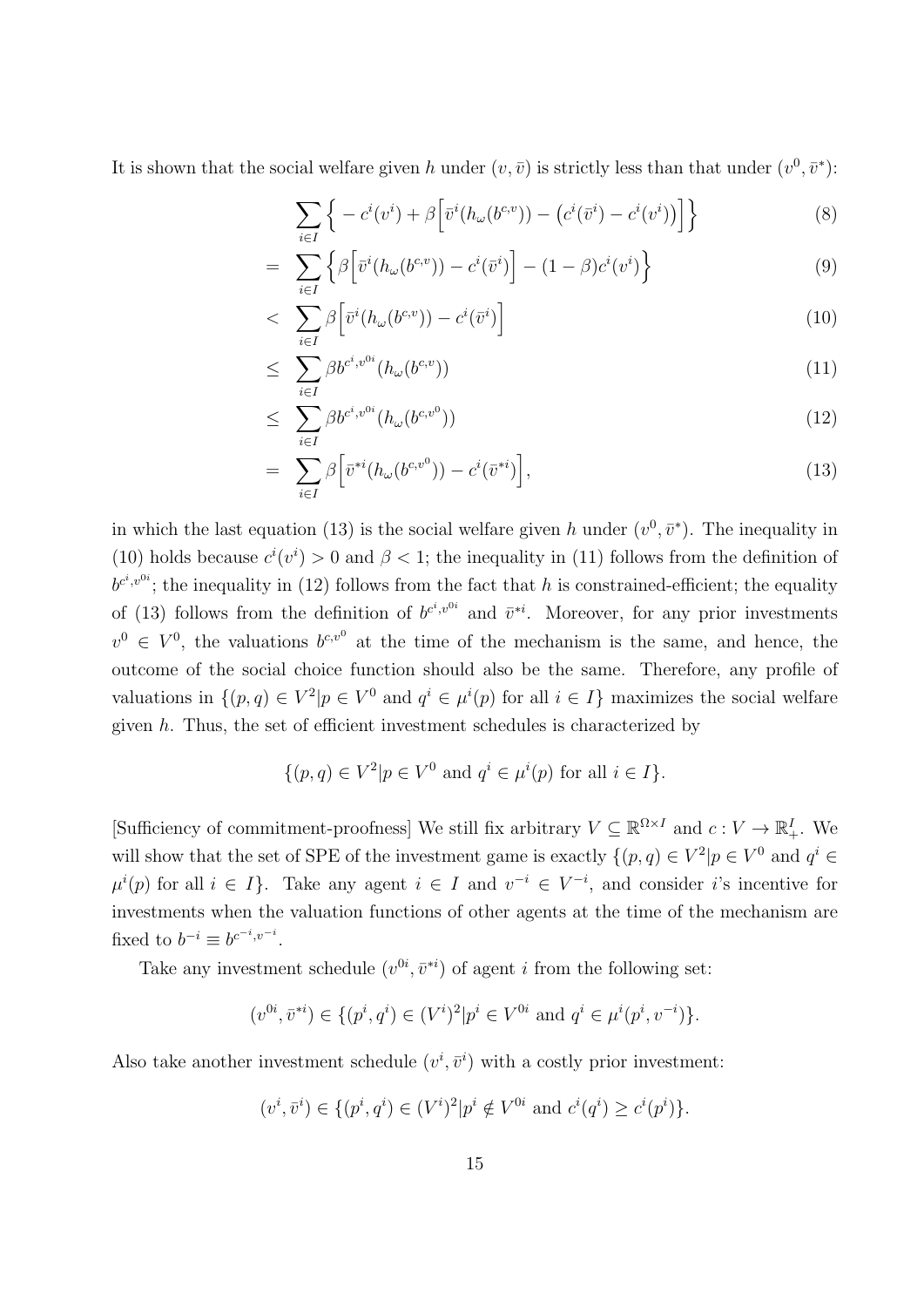We will show that  $(v^{0i}, \bar{v}^*)$  is strictly better than  $(v^i, \bar{v}^i)$  for agent *i*. To see this, the ex ante utility from  $(v^i, \bar{v}^i)$  is written as:

$$
-c^{i}(v^{i}) + \beta \left[\bar{v}^{i}(h_{\omega}(b^{c^{i},v^{i}},b^{-i})) - h_{t}^{i}(b^{c^{i},v^{i}},b^{-i}) - (c^{i}(\bar{v}^{i}) - c^{i}(v^{i}))\right]
$$
\n(14)

$$
= \beta \left[ \bar{v}^i (h_{\omega}(b^{c^i, v^i}, b^{-i})) - h^i_t (b^{c^i, v^i}, b^{-i}) - c^i(\bar{v}^i) \right] - (1 - \beta) c^i(v^i)
$$
\n(15)

$$
<\quad \beta\Big[\bar{v}^i(h_\omega(b^{c^i,v^i},b^{-i})) - h^i_t(b^{c^i,v^i},b^{-i}) - c^i(\bar{v}^i)\Big] \tag{16}
$$

$$
\leq \beta \left[ b^{c^i, v^i} (h_{\omega} (b^{c^i, v^i}, b^{-i})) - h_t^i (b^{c^i, v^i}, b^{-i}) - c^i (v^i) \right] \tag{17}
$$

$$
\leq \beta \Big[ b^{c^i, v^i} (h_{\omega}(b^{c^i, v^i}, b^{-i})) - h_t^i(b^{c^i, v^i}, b^{-i}) - \max \Big\{ 0, \max_{\omega \in \Omega} \left\{ b^{c^i, v^i} (\omega) - b^{c^i, v^{0i}} (\omega) \right\} \Big\} \Big] \tag{18}
$$

$$
\leq \beta \left[ b^{c^i, v^{0i}} (h_{\omega} (b^{c^i, v^{0i}}, b^{-i})) - h_t^i (b^{c^i, v^{0i}}, b^{-i}) \right]
$$
\n(19)

$$
= \beta \left[ \bar{v}^{*i} (h_{\omega}(b^{c^i, v^{0i}}, b^{-i})) - h_t^i(b^{c^i, v^{0i}}, b^{-i}) - c^i(\bar{v}^{*i}) \right], \tag{20}
$$

in which the last equation (20) is the ex ante utility from  $(v^{0i}, \bar{v}^{*i})$ . The inequality in (16) holds because  $c^{i}(v^{i}) > 0$  and  $\beta < 1$ ; the inequality in (17) follows from the definition of  $b^{c^i,v^i}$ ; the inequality in (18) follows from Lemma 1; the inequality in (19) follow from the fact that *h* is commitment-proof; and the equality in (20) follows from the definition of  $b^{c^i,v^{0i}}$ and  $\bar{v}^{*i}$ . Moreover, any investment schedule in  $\{(p^i, q^i) \in (V^i)^2 | p^i \in V^{0i} \text{ and } q^i \in \mu^i(p^i, v^{-i})\}$ gives exactly the same utility as  $(v^{0i}, \bar{v}^{*i})$  does. Therefore,  $\{(p^i, q^i) \in (V^i)^2 | p^i \in V^{0i} \text{ and } q^i \in$  $\mu^{i}(p^{i}, v^{-i})$ } is the set of best responses of agent *i* to any  $b^{-i} \in \mathbb{R}^{\Omega \times (|I|-1)}$ .

For any prior investment  $v^j \in V^{0j}$ , agent *j* should have the same valuation at the time of the mechanism. Therefore, the utility agent *i* obtains from choosing an investment schedule from  $\{(p^i, q^i) \in (V^i)^2 | p^i \in V^{0i} \text{ and } q^i \in \mu^i(p^i, v^{-i})\}$  is the same as long as  $v^j$  is taken from  $V^{0j}$ for any  $j \in I \setminus \{i\}$ . From this argument, the set of SPE of the investment game is characterized by any combination of valuations from  $\{(p^i, q^i) \in (V^i)^2 | p^i \in V^{0i} \text{ and } q^i \in \mu^i(p^i, v^{-i})\}_{i \in I}.$ Therefore,  $SPE(h, V, c) = \{(p, q) \in V^2 | p \in V^0 \text{ and } q^i \in \mu^i(p) \text{ for all } i \in I\}$  and it coincides with the set of efficient investment schedules.

[Necessity of commitment-proofness] Consider a social choice function *h* which is constrainedefficient for some  $\Omega' \subseteq \Omega$  with  $\Omega' \neq \emptyset$  but is not commitment-proof. Since *h* is constrainedefficient, for any  $V \subseteq \mathbb{R}^{\Omega \times I}$  and  $c: V \to \mathbb{R}^I_+$ , the set of efficient investment schedules is

$$
\{(p,q)\in V^2|p\in V^0 \text{ and } q^i\in \mu^i(p) \text{ for all } i\in I\}.
$$

by the argument above. We will show that for some  $V \subseteq \mathbb{R}^{\Omega \times I}$  and  $c: V \to \mathbb{R}^I_+$ , there is a profile of investment schedules in  $\{(p,q) \in V^2 | p \in V^0 \text{ and } q^i \in \mu^i(p) \text{ for all } i \in I\}$  which is not a SPE of the investment game.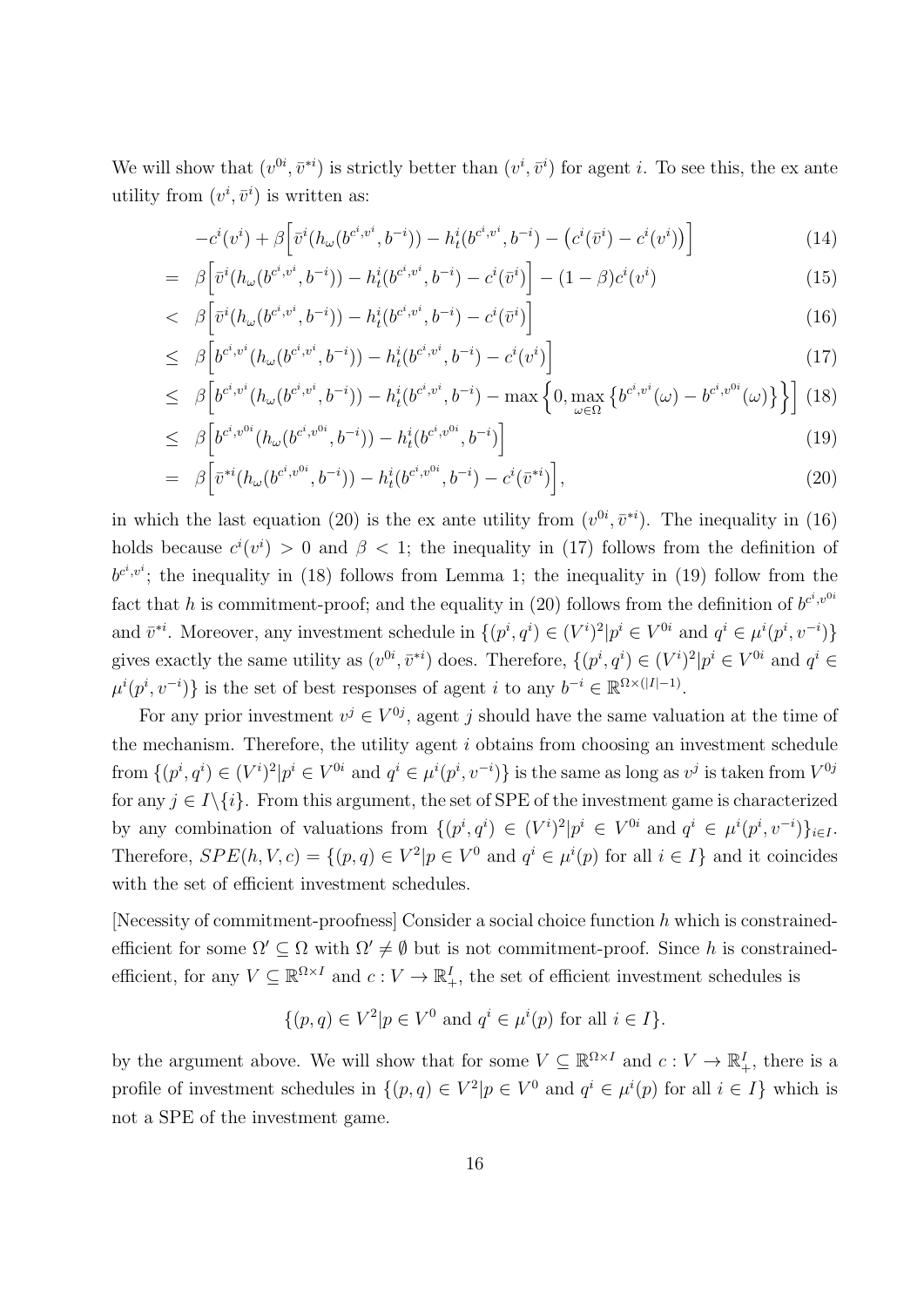First, since *h* is not commitment-proof, there are  $i \in I$ ,  $b \in \mathbb{R}^{\Omega \times I}$  and  $\tilde{b}^i \in \mathbb{R}^{\Omega}$  such that

$$
\tilde{b}^i(h_\omega(\tilde{b}^i, b^{-i})) - h^i_t(\tilde{b}^i, b^{-i}) - \left(b^i(h_\omega(b)) - h^i_t(b)\right) > \max\left\{0, \max_{\omega \in \Omega} \left\{\tilde{b}^i(\omega) - b^i(\omega)\right\}\right\}.
$$
 (21)

Consider the following profile of the set of valuations:

$$
V^i = \{b^i, \tilde{b}^i\},
$$
  

$$
V^j = \{b^j\}
$$
 for all  $j \in I \setminus \{i\}.$ 

Consider a profile of cost functions  $c: V \to \mathbb{R}^I_+$  such that

$$
c^{i}(\tilde{b}^{i}) = \begin{cases} \max_{\omega \in \Omega} \left\{ \tilde{b}^{i}(\omega) - b^{i}(\omega) \right\} & \text{if } \max_{\omega \in \Omega} \left\{ \tilde{b}^{i}(\omega) - b^{i}(\omega) \right\} > 0 \\ \delta & \text{otherwise} \end{cases}
$$

$$
c^{j}(b^{j}) = 0 \text{ for all } j \in I
$$

where  $\delta > 0$ . Any agent  $j \in I \setminus \{i\}$  always chooses  $b^j \in V^j$  in the investment game because there is only one choice in  $V^j$ . Agent *i* has two choices  $b^i$  and  $\tilde{b}^i$ . When she chooses  $\tilde{b}^i$  prior to the mechanism, since  $c^{i}(\tilde{b}^{i}) > c^{i}(b^{i})$ , the valuation at the time of the mechanism is

$$
b^{c^i, \tilde{b}^i}(\omega) = \left\{ \tilde{b}^i(\omega) - c^i(\tilde{b}^i) \right\} + c^i(\tilde{b}^i) = \tilde{b}^i(\omega)
$$

for each  $\omega \in \Omega$ . On the other hand, when she chooses  $b^i$  prior to the mechanism, the valuation at the time of the mechanism is

$$
b^{c^i, b^i}(\omega) = \max_{\bar{v}^i \in \{b^i, \tilde{b}^i\}} \left\{ \bar{v}^i(\omega) - c^i(\bar{v}^i) \right\} = b^i(\omega)
$$

for each  $\omega \in \Omega$  since we have  $b^i(\omega) \geq \tilde{b}^i(\omega) - c^i(\tilde{b}^i)$  by the construction of  $c^i(\tilde{b}^i)$ . Thus, we need to compare the following two investment schedules,  $(\tilde{b}^i, \tilde{b}^i)$  and  $(b^i, b^i)$ .

Consider agent *i*'s incentive for investments given the valuations *b <sup>−</sup><sup>i</sup>* of other agents. The total utility of agent *i* when choosing an investment schedule  $(\tilde{b}^i, \tilde{b}^i)$  is

$$
-c^i(\tilde{b}^i)+\beta\Big[\tilde{b}^i(h_{\omega}(\tilde{b}^i,b^{-i}))-h_t^i(\tilde{b}^i,b^{-i})\Big]
$$

and when choosing an investment schedule  $(b^i, b^i)$ , it is

$$
\beta\Big[b^i(h_{\omega}(b))-h^i_t(b)\Big].
$$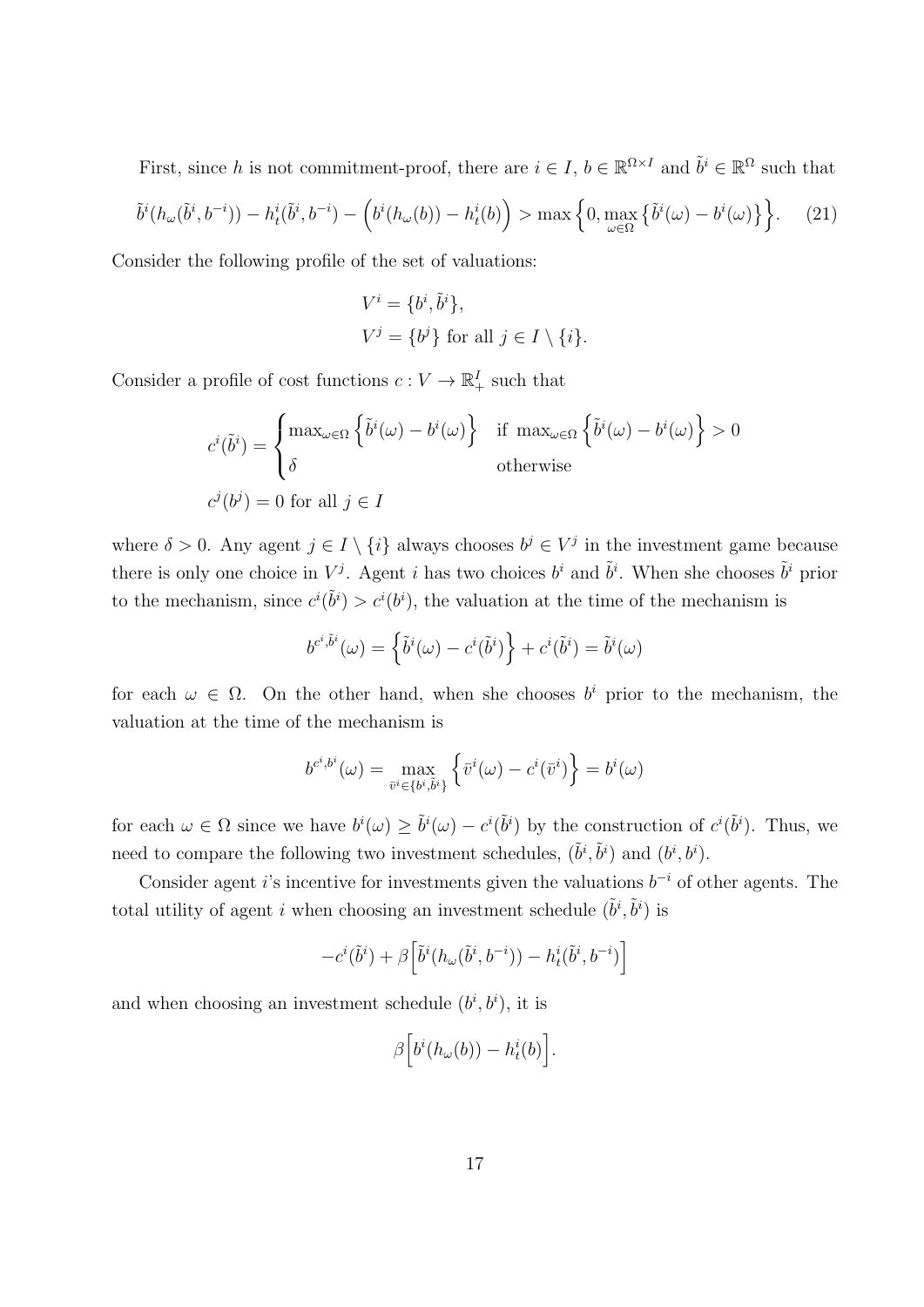The difference of these two is calculated as:

$$
-c^{i}(\tilde{b}^{i}) + \beta \left[\tilde{b}^{i}(h_{\omega}(\tilde{b}^{i}, b^{-i})) - h_{t}^{i}(\tilde{b}^{i}, b^{-i})\right] - \beta \left[b^{i}(h_{\omega}(b)) - h_{t}^{i}(b)\right]
$$
  
\n
$$
= -(1 - \beta)c^{i}(\tilde{b}^{i}) + \beta \left[\tilde{b}^{i}(h_{\omega}(\tilde{b}^{i}, b^{-i})) - h_{t}^{i}(\tilde{b}^{i}, b^{-i}) - c^{i}(\tilde{b}^{i})\right] - \beta \left[b^{i}(h_{\omega}(b)) - h_{t}^{i}(b)\right]
$$
  
\n
$$
= -(1 - \beta)c^{i}(\tilde{b}^{i})
$$
  
\n
$$
+ \beta \left[\tilde{b}^{i}(h_{\omega}(\tilde{b}^{i}, b^{-i})) - h_{t}^{i}(\tilde{b}^{i}, b^{-i}) - \left(b^{i}(h_{\omega}(b)) - h_{t}^{i}(b)\right) - \max \left\{\delta, \max_{\omega \in \Omega} \left\{\tilde{b}^{i}(\omega) - b^{i}(\omega)\right\}\right\}\right]
$$
  
\n
$$
> 0,
$$

 $\int$  in which  $c^{i}(\tilde{b}^{i}) = \max \left\{ \delta, \max_{\omega \in \Omega} \left\{ \tilde{b}^{i}(\omega) - b^{i}(\omega) \right\} \right\}$  holds for sufficiently small  $\delta > 0$ , and the final inequality holds from equation (21) when we take  $\beta$  sufficiently close to 1 and  $\delta > 0$ sufficiently small. Therefore,  $(b, b)$  is not a SPE in this investment game. However for this *V* and *c*, since *h* is constrained-efficient,  $(b, b)$  is a profile of efficient inevstment schedules because  $c^{j}(b^{j}) = 0$  for all  $j \in I$  and  $\arg \max_{\bar{v}^{j} \in V^{j}} \left\{ \bar{v}^{j}(\omega) - c^{j}(\bar{v}^{j}) \right\} = b^{j}(\omega)$  for any  $\omega \in \Omega$ . Thus, *h* fails to SPE implement efficient investments.  $\Box$ 

As the proof shows, when the social choice function *h* is constrained-efficient, the efficient investment profile is such that every agent makes a costly investment only after the mechanism. In order for agents not to have an incentive to make costly investments before the mechanism, commitment-proof of *h* is sufficient and necessary; no agent would get better off by investing in some costly valuation and manipulating the outcome of the mechanism under a commitment-proof social choice function.

The sufficiency of commitment-proofness no longer holds if the social choice function is not constrained-efficient for any  $\Omega' \subseteq \Omega$ . The following example demonstrates that a strategy-proof social choice function fails to implement efficient investments when it is not constrained-efficient.

**Observation 1.** *Suppose*  $|I| \geq 2$  *and*  $|\Omega| \geq 2$ *. There is a strategy-proof social choice*  $function h: \mathbb{R}^{\Omega \times I} \to \Omega \times \mathbb{R}^I$  *which is not constrained-efficient for any*  $\Omega' \subseteq \Omega$  *and does not SPE implement efficient investments for some*  $\beta \in (0,1)$ *.* 

**Example 1.** Let  $\{i, j\} \subseteq I$  and  $\{\omega_1, \omega_2\} \subseteq \Omega$ . Consider a social choice function  $h : \mathbb{R}^{\Omega \times I} \to$  $\Omega \times \mathbb{R}^I$  such that for any  $b \in \mathbb{R}^{\Omega \times I}$ ,

$$
h_{\omega}(b) \in \arg \max_{\omega \in \Omega} h_{\omega}(b^i),
$$
  

$$
h_t(b) = 0.
$$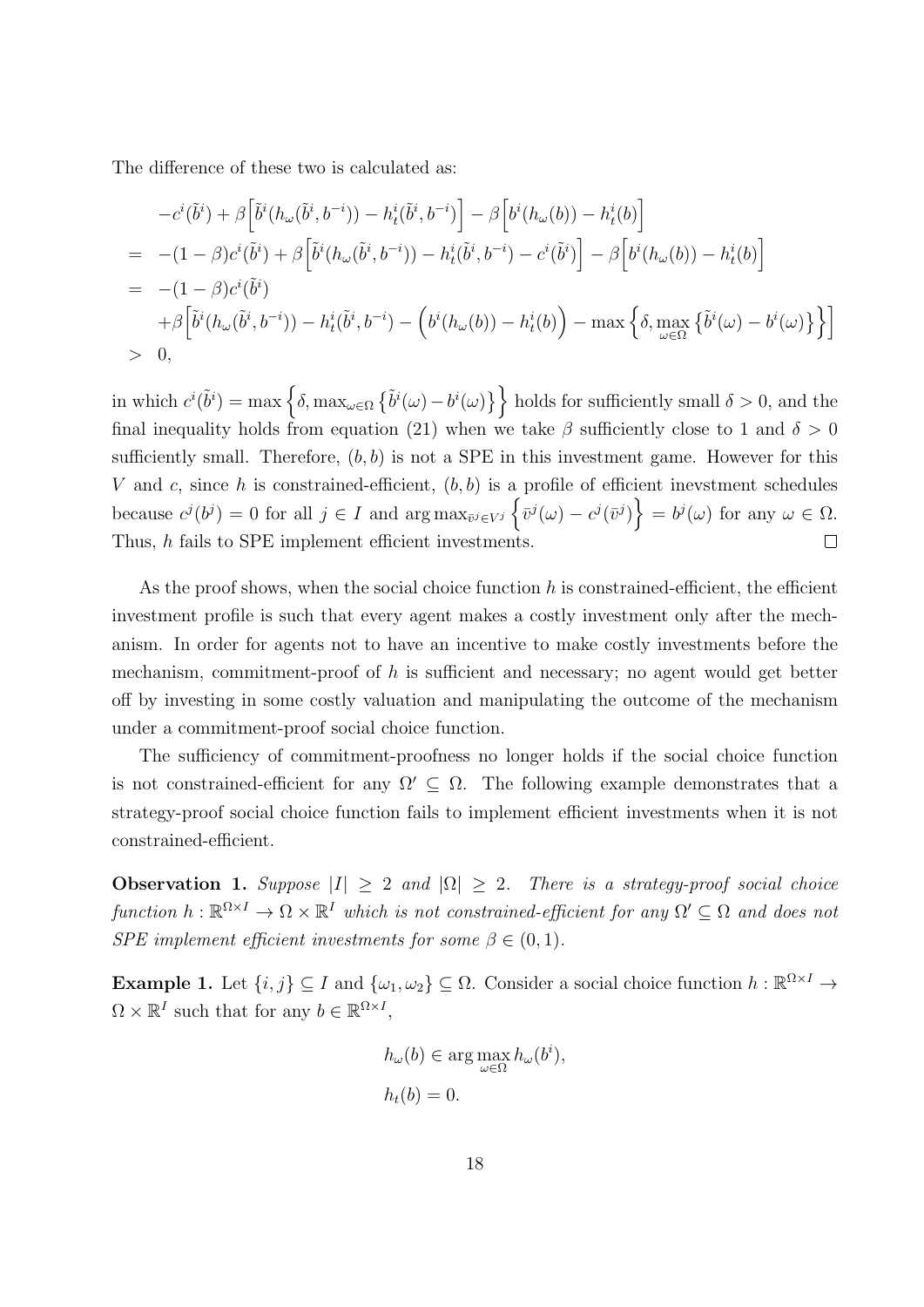This means that the best alternative for agent *i* is always chosen and no transfer is made under *h*. This *h* is strategy-proof because *i* does not have an incentive to manipulate and *j*'s report does not affect the outcome. It is clear that *h* is not constrained-efficient because *j*'s valuation is not taken into account. Consider the following sets of valuations:

$$
V^i = \{b^i, \tilde{b}^i\},
$$
  
\n
$$
V^j = \{b^j\},
$$
  
\n
$$
V^k = \{0\} \text{ for any } k \in I \setminus \{i, j\}
$$

where

$$
b^{i}(\omega_{1}) = 5, b^{i}(\omega_{2}) = 4, b^{i}(\omega) = 0 \text{ for any } \omega \in \Omega \setminus \{\omega_{1}, \omega_{2}\}
$$
  

$$
\tilde{b}^{i}(\omega_{1}) = 5, \tilde{b}^{i}(\omega_{2}) = 6, \tilde{b}^{i}(\omega) = 0 \text{ for any } \omega \in \Omega \setminus \{\omega_{1}, \omega_{2}\}
$$
  

$$
b^{j}(\omega_{1}) = 0, b^{j}(\omega_{2}) = 2, b^{j}(\omega) = 0 \text{ for any } \omega \in \Omega \setminus \{\omega_{1}, \omega_{2}\}.
$$

Also consider the following cost functions:

$$
ci(bi) = 0, ci(\tilde{b}i) = 2,
$$
  
\n
$$
cj(bj) = 0,
$$
  
\n
$$
ck(0) = 0 \text{ for any } k \in I \setminus \{i, j\}.
$$

Since the only choice of valuation is 0 for any  $k \in I \setminus \{i, j\}$ , we can ignore these agents. For *j*, the only choice of valuation is  $b^j$ . Since  $c^i(\tilde{b}^i) > c^i(b^i)$ , if *i* chooses  $\tilde{b}^i$  before the mechanism, then the only valuation she can choose after the mechanism is  $\tilde{b}^i$ . If *i* chooses  $b^i$  before the mechanism, since  $b^i(\omega) \ge \tilde{b}^i(\omega) - c^i(\tilde{b}^i)$  holds for any  $\omega \in \Omega$ , her optimal valuation after the mechanism is also  $b^i$ . Thus, compare two invetment schedules  $(b^i, b^i)$  and  $(\tilde{b}^i, \tilde{b}^i)$  of agent *i* for the equilibrium and the investment efficiency.

First, it is shown that  $(\tilde{b}^i, \tilde{b}^i)$  gives higher social welfare than  $(b^i, b^i)$  for sufficiently large  $\beta \in (0, 1)$ . Given *j*'s valuation  $b^j$ , the social welfare when *i* takes  $(\tilde{b}^i, \tilde{b}^i)$  is

$$
-2 + \beta(6 + 2) = 8\beta - 2.
$$

The social welfare when *i* takes  $(b^i, b^i)$  is

$$
0 + \beta(5 + 0) = 5\beta.
$$

Since the former is larger for  $\beta > \frac{2}{3}$ ,  $(\tilde{b}^i, \tilde{b}^i)$  is an efficient investment schedules for agent *i* and  $(b^i, b^i)$  is not.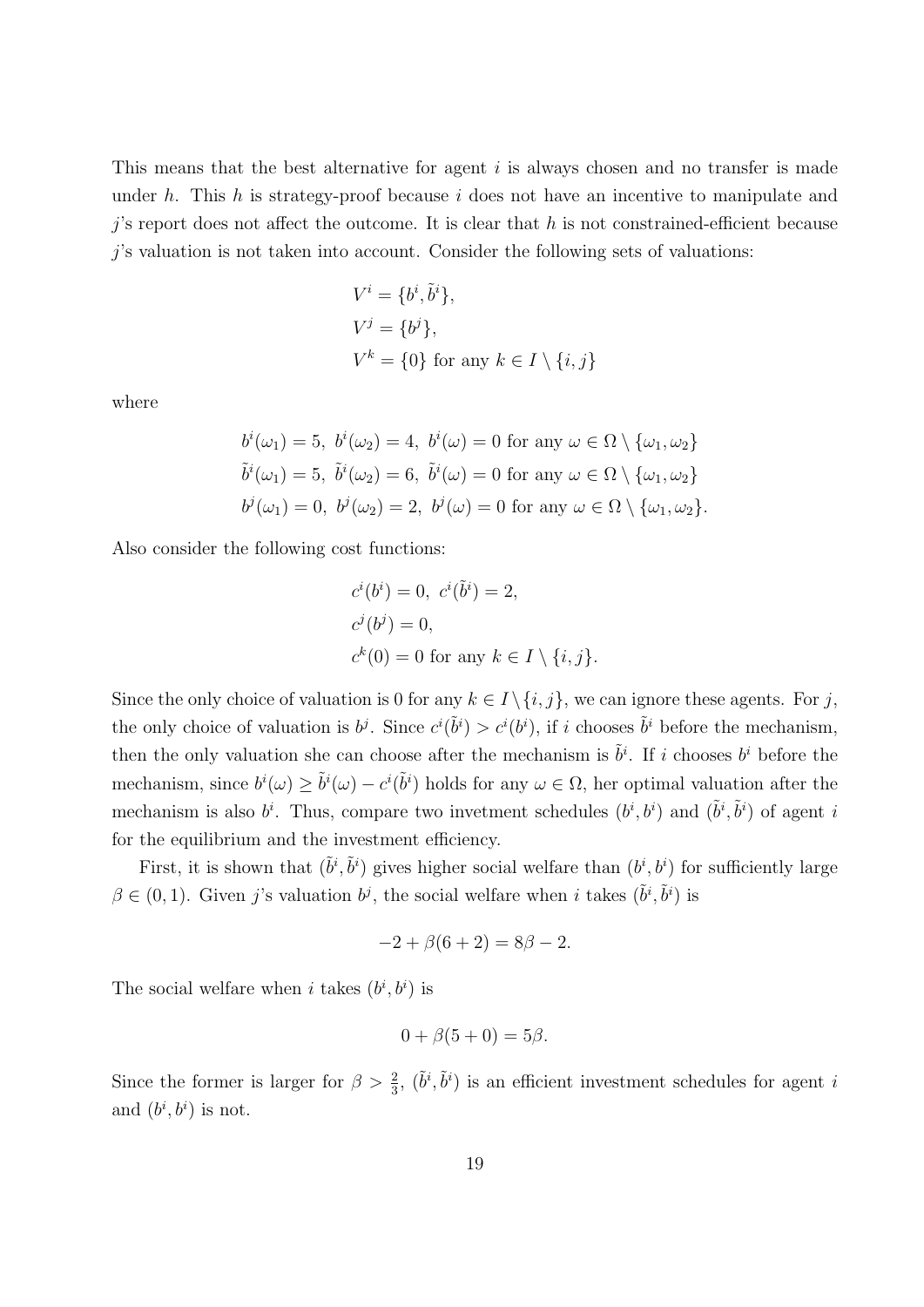Next, consider the incentive of agent *i*. Given *j*'s valuation  $b^j$ , compare the total utility of *i* when she chooses  $(\tilde{b}^i, \tilde{b}^i)$  and  $(b^i, b^i)$ . When *i* chooses  $(\tilde{b}^i, \tilde{b}^i)$ , her utility is  $6\beta - 2$  whereas it is  $5\beta$  when *i* chooses  $(b^i, b^i)$ . From  $6\beta - 2 < 5\beta$  for any  $\beta \in (0, 1)$ , agent *i* chooses  $(b^i, b^i)$ . Thus,  $(b^i, b^i)$  is a SPE investment schedule but is not efficient. Therefore, *h* does not SPE implement efficient investments.  $\Box$ 

Time-discounting also plays an important role in Theorem 2 although *β* can be arbitrarily close to one. When it is exactly one, the sufficiency part of Theorem 2 does not hold anymore. The next observation shows that investment efficiency given a VCG social choice function, which is efficient and strategy-proof, may not be SPE implemented if  $\beta = 1$ . For any *I* and  $\Omega$ , a VCG social choice function  $h^{VCG}: \mathbb{R}^{\Omega \times I} \to \Omega \times \mathbb{R}^I$  is defined as follows: for any  $b \in \mathbb{R}^{\Omega \times I}$ ,

$$
h_{\omega}^{VCG}(b) \in \arg \max_{\omega \in \Omega} \sum_{i \in I} b^{i}(\omega),
$$
  

$$
h_{t}^{VCG} = \max_{\omega \in \Omega} \sum_{j \in I \setminus \{i\}} b^{j}(\omega) - \sum_{j \in I \setminus \{i\}} b^{j}(h_{\omega}^{VCG}(b)).
$$

**Observation 2.** *Suppose*  $|I| \geq 2$ ,  $|\Omega| \geq 2$  *and assume*  $\beta = 1$ *. A VCG social choice function*  $h^{VCG}: \mathbb{R}^{\Omega \times I} \to \Omega \times \mathbb{R}^I$  *does not SPE implement efficient investments.* 

**Example 2.** Let  $\{i, j\} \subseteq I$  and  $\{\omega_1, \omega_2\} \subseteq \Omega$ . Consider the following sets of valuations:

$$
V^i = \{b^i, \tilde{b}^i\},
$$
  
\n
$$
V^j = \{b^j, \tilde{b}^j\},
$$
  
\n
$$
V^k = \{0\} \text{ for any } k \in I \setminus \{i, j\}
$$

where

$$
b^i(\omega_1) = b^j(\omega_1) = 5, \ b^i(\omega_2) = b^j(\omega_2) = 4, \ b^i(\omega) = b^j(\omega) = 0 \text{ for any } \omega \in \Omega \setminus \{\omega_1, \omega_2\}
$$
  

$$
\tilde{b}^i(\omega_1) = \tilde{b}^j(\omega_1) = 5, \ \tilde{b}^i(\omega_2) = \tilde{b}^j(\omega_2) = 6, \ \tilde{b}^i(\omega) = \tilde{b}^j(\omega) = 0 \text{ for any } \omega \in \Omega \setminus \{\omega_1, \omega_2\}.
$$

Consider the cost functions as follows:

$$
ci(bi) = cj(bj) = 0,
$$
  
\n
$$
ci(\tilde{b}i) = cj(\tilde{b}j) = 2,
$$
  
\n
$$
ck(0) = 0 \text{ for any } k \in I \setminus \{i, j\}.
$$

Since the only choice of valuation is 0 for any  $k \in I \setminus \{i, j\}$ , we can ignore these agents. Given a VCG social choice function  $h^{VCG}$ , the most efficient investment schedules of agent *i* and *j* is (*b, b*) because it achieves the maximum social welfare  $\beta(5+5) = \beta 10 = 10$ .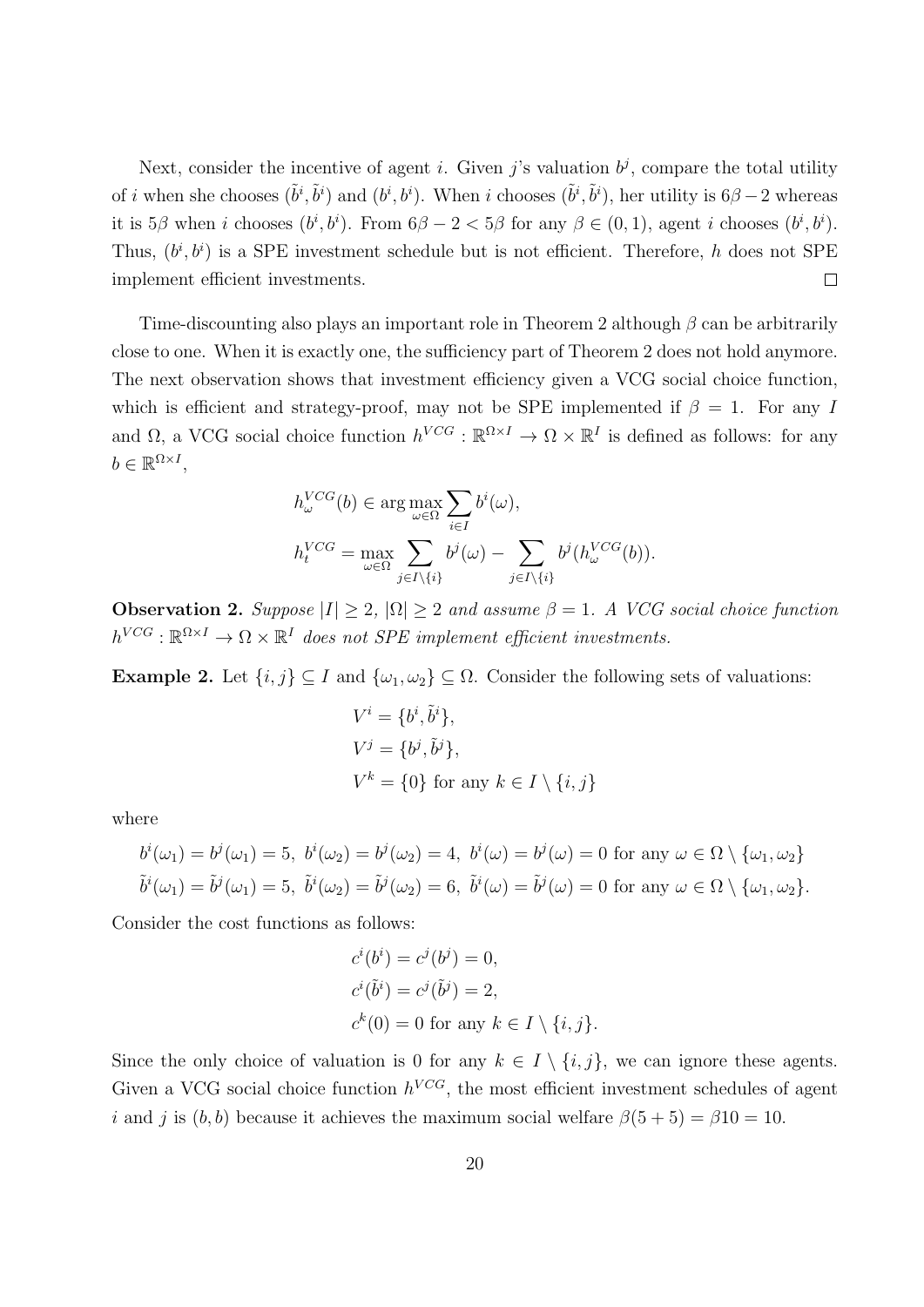Next, consider another profile of investment schedules  $(\tilde{b}, \tilde{b})$  of agent *i* and *j*. When the other agent (say *j*) chooses  $\tilde{b}^j$  before the mechanism, her valuation at the time of the mechanism is  $\tilde{b}^j = (0,6)$ . Since  $h^{VCG}$  is efficient, it chooses  $\omega_2$  whichever of  $b^i$  and  $\tilde{b}^i$  agent *i* chooses. The utility when she chooses  $(b^i, b^i)$  or  $(b^i, \tilde{b}^i)$  is 4*β*, and when she chooses  $(\tilde{b}^i, \tilde{b}^i)$ , it is  $6\beta - 2$ . Since  $\beta = 1$ , these choices are indifferent and therefore,  $(\tilde{b}, \tilde{b})$  constitutes a SPE of the investment game. But  $(\tilde{b}, \tilde{b})$  is not efficient investments, and thus  $h^{VCG}$  does not SPE implement efficient investments.  $\Box$ 

# **4 Applications**

In this section, we present several applications of our results. First, we will explain the main results (Theorem 1 and 2) using an example of a procurement auction. Next, we consider the provision of public goods where budget balancing is required.

#### **4.1 Procurement Auction**

Consider a procurement auction in which firms are competing for a single government project. We still assume complete information among firms. In a standard (efficient) procurement auction, firms bid production costs and the government buys the project from the firm with the lowest bid. Here we put a slightly more structure in the model.

Assume that the original production cost is  $\alpha > 0$  for any firm. Each firm makes investments to reduce the production cost of the project. Suppose firm *i*'s cost reduction is  $a^i \in [0, \alpha]$ . Then the actual value of the project (without including the cost of investments) is negative:  $b^i = a^i - \alpha \leq 0$ . For example, consider the second-price auction. If firm *i*'s value  $b^i$  is the highest and the second highest value is  $b^j$  by firm *j*, then firm *i* produces the project and the payment from the government to firm  $i$  is  $-b^j$ . Thus, the utility of firm  $i$ from the mechanism is

$$
b^{i} - b^{j} = a^{i} - \alpha - (a^{j} - \alpha) = a^{i} - a^{j}.
$$

This is equivalent to running a second-price auction for the amount of cost reduction, not the production cost itself.

From this observation, we will define the set of valuation functions for firm *i* as  $V^i$  =  ${a1}_{\{a=i\}}: a \in [0, \alpha]$ , in which each valuation function represents the cost reduction. This makes the example look simple because the valuations are non-negative. We consider (ex ante) social choice functions and mechanisms given these sets of valuation functions.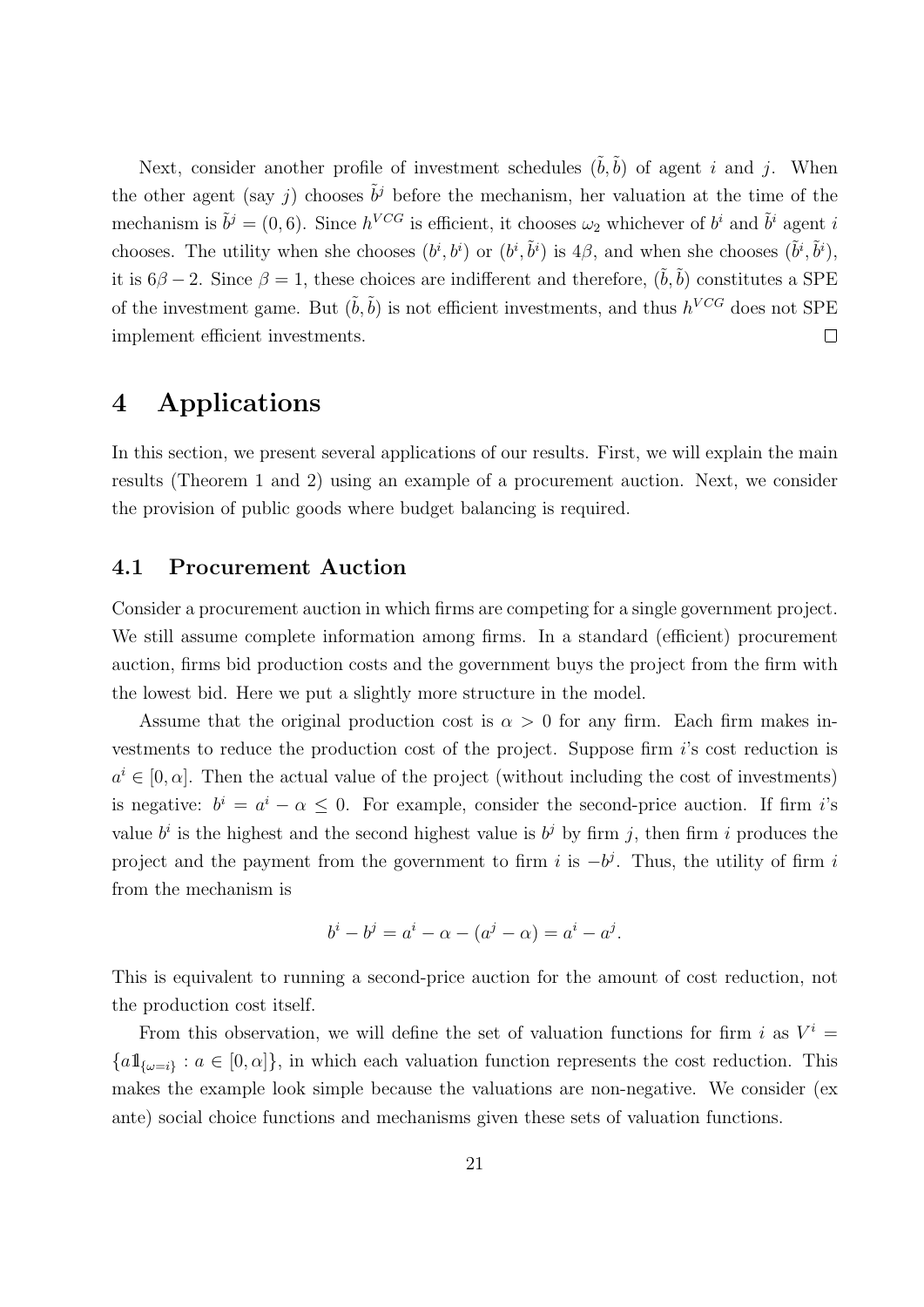The next example demonstrates the implications of Theorem 1 and 2; under the first and second-price auction as social choice functions, (i) there is an inefficient investment equilibrium with only an ex ante investment stage, and (ii) the unique SPE achieves investment efficiency when they can also make investments after the mechanism.

**Example 3.** Let  $I = \{i, j\}$ ,  $\Omega \cong I$ ,  $V^i = \{a1_{\{\omega=i\}} : a \in [0, 10]\}$  and  $V^j = \{a1_{\{\omega=j\}} : a \in I\}$ [0*,* 10]*}*. Their cost functions for investments are:

$$
c^{i}(a1\!\!1_{\{\omega=i\}}) = \frac{1}{6}a^{2},
$$
  

$$
c^{j}(a1\!\!1_{\{\omega=j\}}) = \frac{1}{4}a^{2}.
$$

For firm *i*, the optimal investment when it only invests ex ante and produces the project is

$$
\max_{a \in [0,10]} \left\{ -\frac{1}{6}a^2 + \beta a \right\} = 3\beta.
$$

For firm *i*, the optimal investment when it only invests ex post and produces the project is

$$
\max_{a \in [0,10]} \beta \left\{ -\frac{1}{6}a^2 + a \right\} = 3.
$$

For firm *j*, the optimal investment when it only invests ex ante and produces the project is

$$
\max_{a \in [0,10]} \left\{ -\frac{1}{4}a^2 + \beta a \right\} = 2\beta.
$$

For firm *j*, the optimal investment when it only invests ex ante and produces the project is

$$
\max_{a \in [0,10]} \beta \left\{ -\frac{1}{4}a^2 + a \right\} = 2.
$$

Second-price Auction

[1] Investments only before the mechanism:

Consider an ex ante investment profile  $(0, 2\beta 1_{\{\omega=i\}})$ . This is a Nash equilibrium because firm *i* does not have an incentive to win the auction as  $\beta^2(\frac{3}{2} - 2) < 0$  and it is also optimal for firm *j*. However, this is not an efficient investment profile because  $(3\beta 1_{\{\omega=i\}}, 0)$  is more efficient.

[2] Investments before and after the mechanism:

Consider firm *i*'s incentive. Since the second-price auction is strategy-proof, for any firm *j*'s valuation  $b^{c^j, v^j}$  at the time of the mechanism, it is optimal for firm *i* to have a valuation function  $\frac{3}{2}$   $\mathbb{1}_{\{\omega=i\}}$  at the mechanism. For any  $\beta \in (0,1)$ , it is strictly optimal not to make an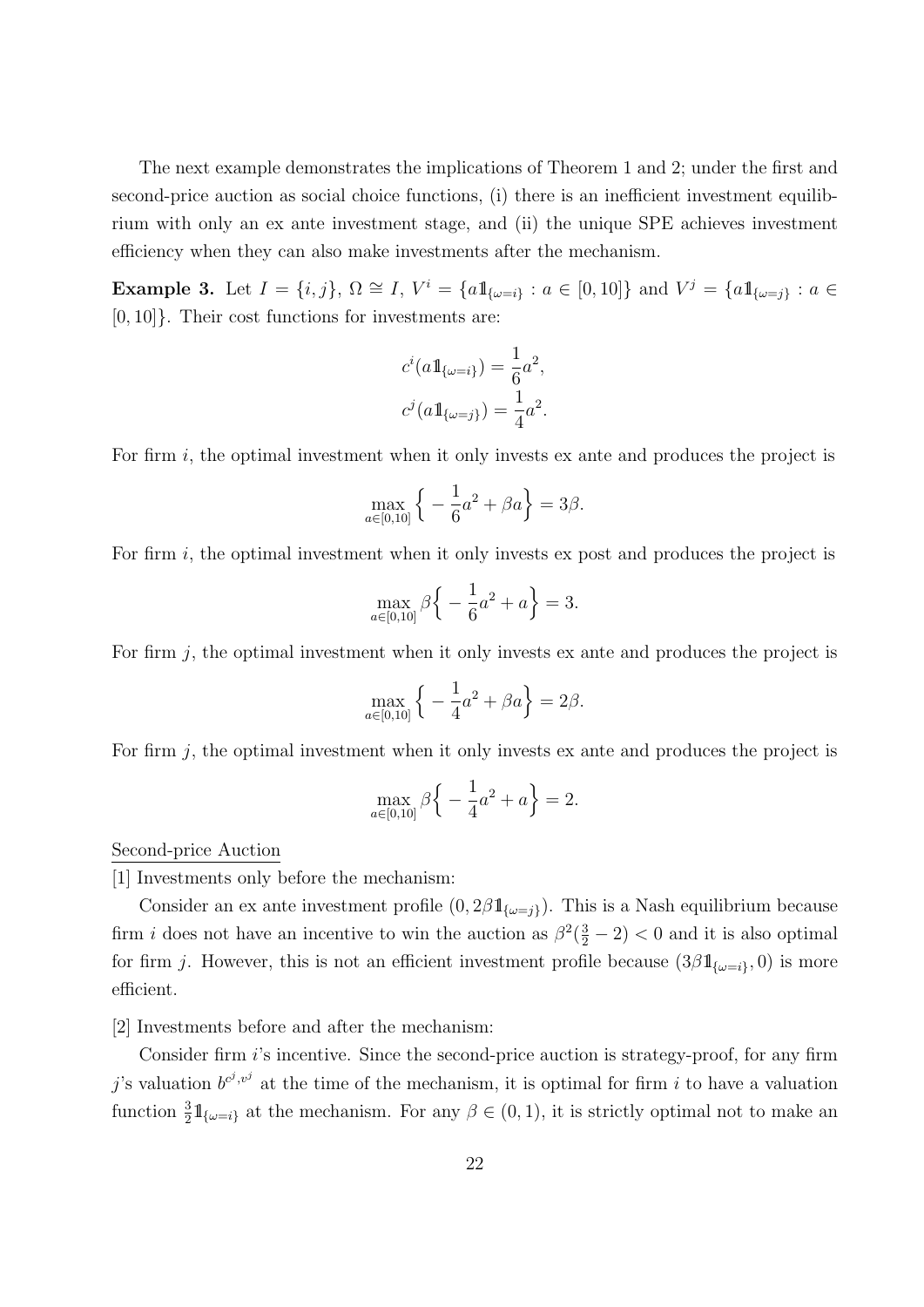ex ante investment because  $b^{c^i,0} = \frac{3}{2}$  $\frac{3}{2}$   $\mathbb{1}_{\{\omega=i\}}$ . The argument is the same for firm *j*. Therefore, the unique SPE is  $((0, \frac{3}{2})$  $\frac{3}{2}$   $\mathbb{1}_{\{\omega=i\}}$ , (0, 0)), which achieves investment efficiency.

#### First-price Auction

[1] Investments only before the mechanism:

If the social choice function is the first-price auction, the benefit from the mechanism is always zero. Thus, it is always optimal for any firm to make no ex ante investments. However, this is obviously not an efficient investment profile.

[2] Investments before and after the mechanism:

As the same reason as above, it is always optimal for any firm to make no ex ante investments. Therefore, the valuation at the mechanism is  $b^{c^i,0} = \frac{3}{2}$  $\frac{3}{2}$   $\mathbb{1}_{\{\omega=i\}}$  for firm *i* and  $b^{c^j,0} = 1\!\!1_{\{\omega=i\}}$  for firm *j*. The unique SPE is  $((0, \frac{3}{2}))$  $\frac{3}{2}$   $\mathbb{1}_{\{\omega=i\}}$ ,  $(0,0)$  and investment efficiency is achieved.  $\Box$ 

#### **4.2 Provision of Public Goods**

Consider the problem of providing public goods by agents. The provision of public goods is a choice of an alternative  $\omega \in \Omega$ , and making transfers  $(t^i)_{i \in I}$  is allowed. The only difference from the original model is that we require budget balancing for social choice functions, i.e., the sum of the transfers must be equal to zero.

**Definition 8.** *A social choice function h satisfies budget balancing if*

$$
\sum_{i\in I}h_t^i(b)=0
$$

*for any*  $b \in \mathbb{R}^{\Omega \times I}$ .

Budget balancing is considered to be a part of allocative efficiency because the transfer collected by the mechanism designer is regarded as the loss of welfare in this model.

In this environment, it is known that there is no social choice function that is strategyproof, efficient and budget balancing (Walker, 1980). Therefore, when there is only an ex ante investment stage, it is impossible to even ensure the existence of efficient investment equilibria (Hatfield, Kojima and Kominers, 2015). However, we can show that commitment-proof is compatible with other properties; there is a social choice function which is commitmentproof, efficient and budget balancing. This implies that allowing for the ex post investments, budget balancing does not preclude the SPE implementation of full efficiency.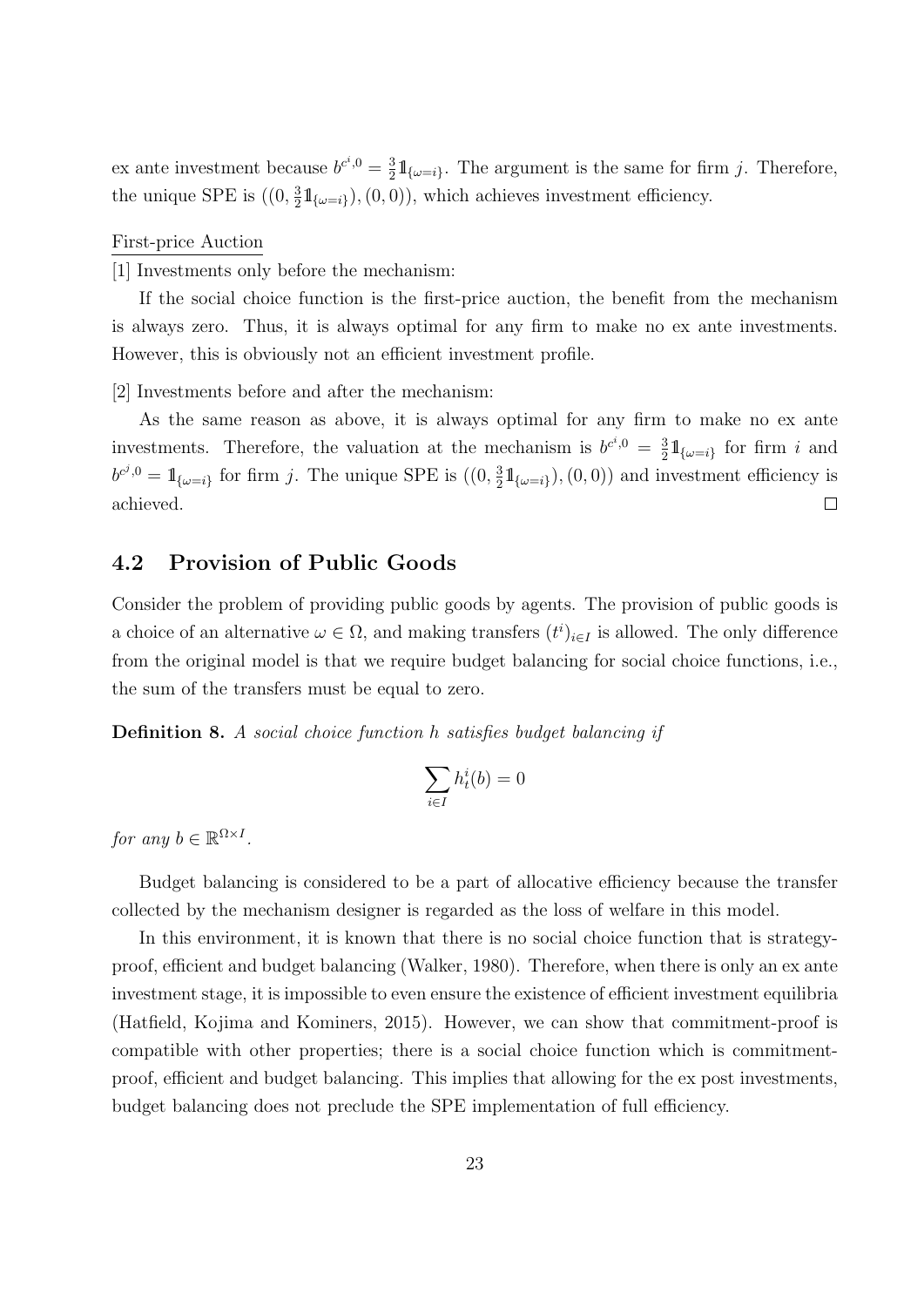**Proposition 1.** For any I,  $\Omega$  and an efficient allocation rule  $h_{\omega}: \mathbb{R}^{\Omega \times I} \to \Omega$ , there exists *a transfer rule*  $h_t: \mathbb{R}^{\Omega \times I} \to \mathbb{R}^I$  *with which*  $h = (h_\omega, h_t)$  *is commitment-proof and budget balancing.*

**Proof:** For any efficient allocation rule  $h_\omega$ , consider the following transfer rule  $h_t$  which divides the maximized value equally among all agents:

$$
h_t^i(b) = b^i(h_{\omega}(b)) - \frac{1}{n} \sum_{i \in I} b^i(h_{\omega}(b)).
$$

It is clear that *h* is budget balancing. It suffices to show that *h* is commitment-proof. Consider any  $i \in I$ ,  $b \in \mathbb{R}^{\Omega \times I}$ ,  $\tilde{b}^i \in \mathbb{R}^\Omega$  and  $x \geq 0$  such that  $\tilde{b}^i(\omega) \leq b^i(\omega) + x$  for all  $\omega \in \Omega$ . We will show:

$$
\tilde{b}^{i}(h_{\omega}(\tilde{b}^{i}, b^{-i})) - h_{t}^{i}(\tilde{b}^{i}, b^{-i}) - x \leq b^{i}(h_{\omega}(b)) - h_{t}^{i}(b).
$$

Since  $x \ge \max\left\{0, \max_{\omega \in \Omega} \left\{ \tilde{b}^i(\omega) - b^i(\omega) \right\} \right\}$  holds,

(RHS) - (LHS)  
\n
$$
\geq \left[ b^{i} (h_{\omega}(b)) - h_{t}^{i}(b) \right] - \left[ \tilde{b}^{i} (h_{\omega}(\tilde{b}^{i}, b^{-i})) - h_{t}^{i} (\tilde{b}^{i}, b^{-i}) \right] + \max \left\{ 0, \max_{\omega \in \Omega} \left\{ \tilde{b}^{i} (\omega) - b^{i} (\omega) \right\} \right\}
$$
\n
$$
= \frac{1}{n} \sum_{i \in I} b^{i} (h_{\omega}(b)) - \frac{1}{n} \left\{ \tilde{b}^{i} (h_{\omega}(\tilde{b}^{i}, b^{-i})) + \sum_{j \in I \setminus \{i\}} b^{j} (h_{\omega}(\tilde{b}^{i}, b^{-i})) \right\} + \max \left\{ 0, \max_{\omega \in \Omega} \left\{ \tilde{b}^{i} (\omega) - b^{i} (\omega) \right\} \right\}
$$
\n
$$
= -\frac{1}{n} \left\{ \tilde{b}^{i} (h_{\omega}(\tilde{b}^{i}, b^{-i})) + \sum_{j \in I \setminus \{i\}} b^{j} (h_{\omega}(\tilde{b}^{i}, b^{-i})) - \sum_{i \in I} b^{i} (h_{\omega}(b)) \right\} + \max \left\{ 0, \max_{\omega \in \Omega} \left\{ \tilde{b}^{i} (\omega) - b^{i} (\omega) \right\} \right\}
$$
\n
$$
= -\frac{1}{n} \left\{ \tilde{b}^{i} (h_{\omega}(\tilde{b}^{i}, b^{-i})) - b^{i} (h_{\omega}(\tilde{b}^{i}, b^{-i})) + \sum_{i \in I} b^{i} (h_{\omega}(\tilde{b}^{i}, b^{-i})) - \sum_{i \in I} b^{i} (h_{\omega}(b)) \right\}
$$
\n
$$
+ \max \left\{ 0, \max_{\omega \in \Omega} \left\{ \tilde{b}^{i} (\omega) - b^{i} (\omega) \right\} \right\}
$$
\n
$$
\geq -\frac{1}{n} \max \left\{ 0, \max_{\omega \in \Omega} \left\{ \tilde{b}^{i} (\omega) - b^{i} (\omega) \right\} \right\}
$$
\n
$$
=
$$

The second inequality holds from the efficiency of *h*. Therefore, this *h* is commitment-proof  $\Box$ and the proof is done.

**Corollary 1.** *For any I and* Ω*, there exists an efficient and budget balancing social choice*  $function h: \mathbb{R}^{\Omega \times I} \to \Omega \times \mathbb{R}^I$  *which SPE implements efficient investments.*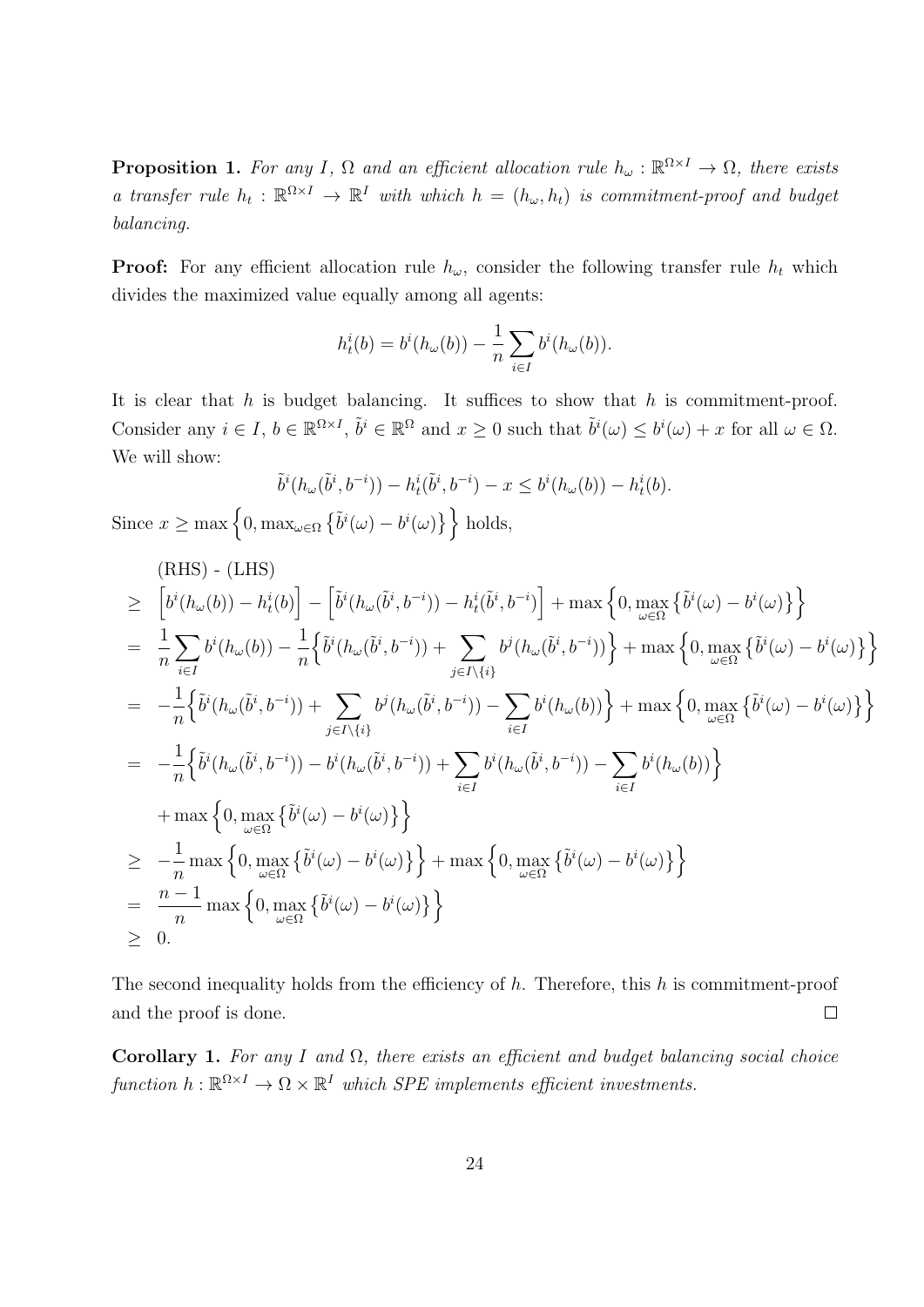### **5 Concluding Remarks**

Our main result shows that allowing for ex post investments, commitment-proofness is equivalent to SPE implementing efficient investments for allocatively efficient mechanisms. This has two following implications. First, whenever it is possible, the mechanism should be run sufficiently before actual production or consumption is carried out. This allows agents to substitute investments between before and after the mechanism. Otherwise, by Theorem 1, we cannot eliminate the possibility of inefficient equilibria. Second, commitment-proofness of the mechanism is essential. This ensures that no agent has an incentive to commit to a certain type by making prior investments. Moreover, this is not a restrictive concept since not just strategy-proof mechanisms but the first-price auction (as a social choice function) also satisfies this.

In this paper, we have strong assumptions on the information and the technology of investments. First, complete information is assumed throughout so that there is no uncertainty about their initial types and the consequence of investments. Moreover, the investment technology does not change over time. These make the analysis simple because agents can defer investments after the mechanism unless there is an incentive for commitment. In future research, these assumptions can be relaxed. Agents may invest in the distribution of their own types ex ante, and further investments are conducted given the realization of types. This incomplete information structure will be a generalization of Piccione and Tan (1996) and other papers on information acquisition (Bergemann and Välimäki, 2002; Obara 2008). Under the incomplete information setting, we hope to obtain conditions on mechanisms or cost structures which make unique implementation of investment efficiency possible.

# **References**

- [1] Abreu, D. and H. Matsushima (1992): "Virtual Implementation in Itearatively Undominated Strategies: Complete Information" *Econometrica*, 60(5), 993-1008.
- [2] Arozamena, L. and E. Cantillon (2004): "Investment Incentives in Procurement Auctions," *Review of Economic Studies*, 71(1), 1-18.
- [3] Bergemann, D. and J. Välimäki (2002): "Information Acquisition and Efficient Mechanism Design," *Econometrica*, 70(3), 1007-1033.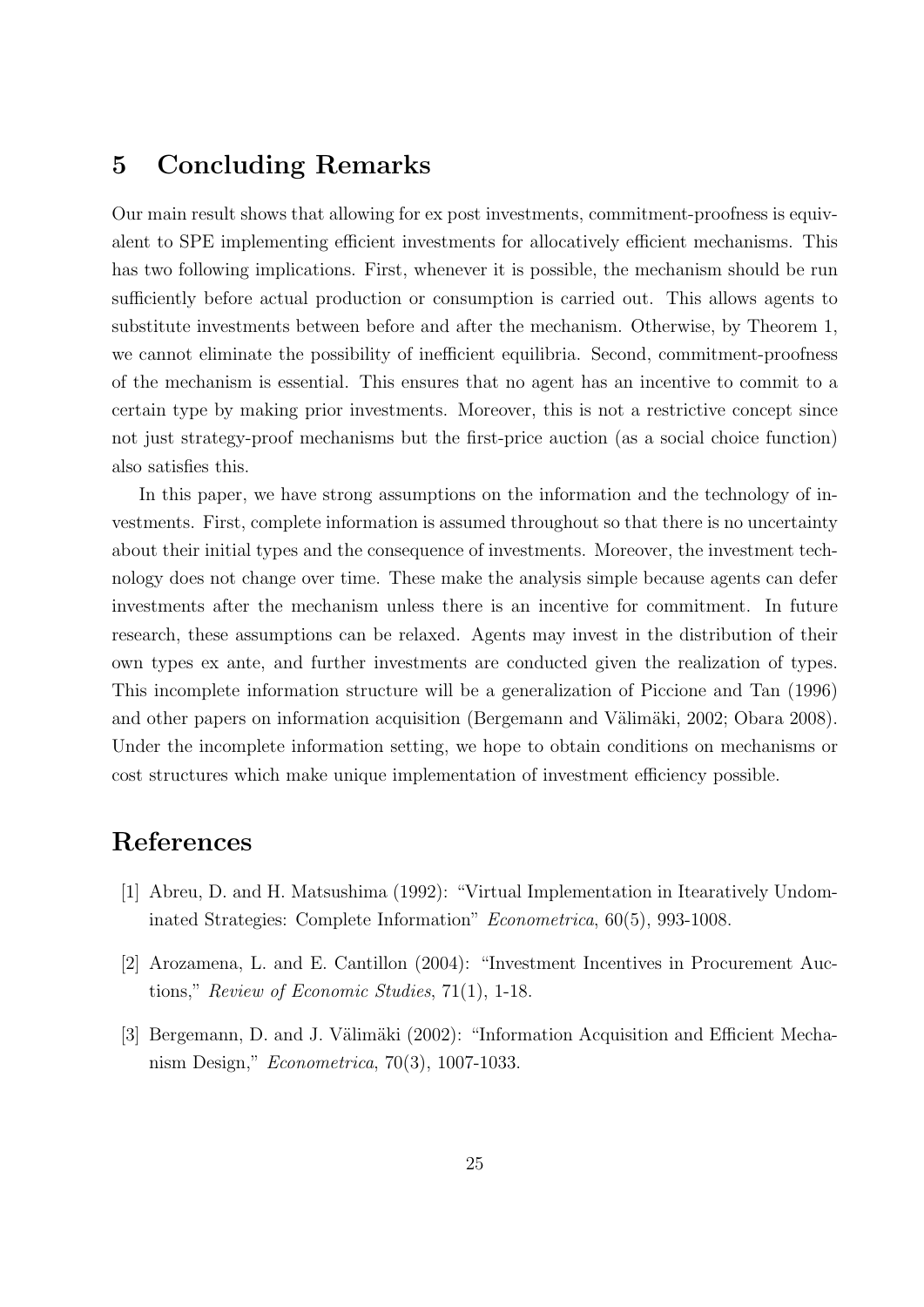- [4] Green, J. and J. J. Laffont (1977): "Characterization of Satisfactory Mechanisms for the Revelation of Preferences for Public Goods," *Econometrica*, 45(2), 427-438.
- [5] Hatfield, J. W., F. Kojima and S. D. Kominers (2015): "Strategy-Proofness, Investment Efficiency, and Marginal Returns: An Equivalence," Working Paper.
- [6] Klein, B., R. G. Crawford, and A. A.Alchian (1978): "Vertical Integration, Appropriable Rents, and the Competitive Contracting Process," *Journal of Law and Economics*, 21(2), 297-326.
- [7] Laffont, J. J. and J. Tirole (1987): "Auctioning Incentive Contracts," *Journal of Political Economy*, 95(5), 921-937.
- [8] Maskin, E. (1999): "Nash Equilibrium and Welfare Optimality," *Review of Economic Studies*, 66(1), 23-38.
- [9] McAfee, R. P. and J. McMillan (1986): "Bidding for Contracts: A Principal-Agent Analysis," *Rand Journal of Economics*, 17(3), 326-338.
- [10] Milgrom, P. (1981): "Rational Expectations, Information Acquisition, and Competitive Bidding," *Econometrica*, 49(4), 921-943.
- [11] Moore, J. and R. Repullo (1988): "Subgame Perfect Implementation," *Econometrica*, 56(5), 1191-1220.
- [12] Obara, I. (2008): "The Full Surplus Extraction Theorem with Hidden Actions," *BE Journal of Theoretical Economics*, 8(1), 1-28.
- [13] Piccione, M. and G. Tan (1996): "Cost-Reducing Investment, Optimal Procurement and Implementation by Auctions," *International Economic Review*, 37(3), 663-685.
- [14] Rogerson, W. P. (1992): "Contractual Solutions to the Hold-Up Problems," *Review of Economic Studies*, 59(4), 777-793.
- [15] Tan, G. (1992): "Entry and R & D in Procurement Contracting," *Journal of Economic Theory*, 58(1), 41-60.
- [16] Walker, M. (1980): "On the Nonexistence of a Dominant Strategy Mechanism for Making Optimal Public Decisions," *Econometrica*, 48(6), 1521-1540.